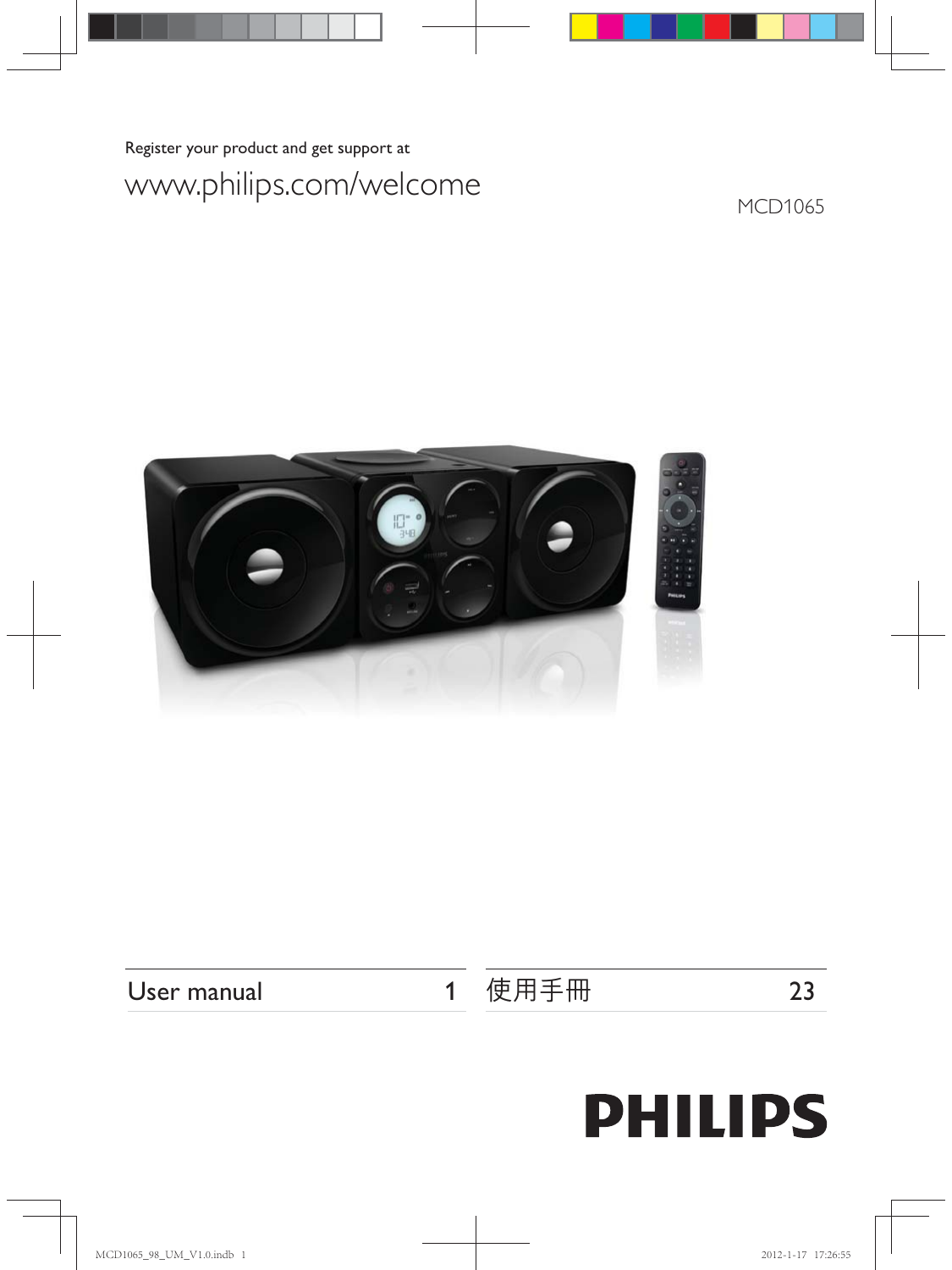## **Contents**

#### 1 Important 2

| Safety        | 2 |
|---------------|---|
| <b>Notice</b> | 4 |
|               |   |

| 2 Your Micro Music System  | 5 |
|----------------------------|---|
| Feature introduction       | 5 |
| What's in the box          | 6 |
| Overview of the main unit. | 6 |
| Overview of remote control |   |
|                            |   |

#### 3 Before use 8 Place the unit 8 Connect 8

| 4 | Get started                             |    |
|---|-----------------------------------------|----|
|   | Prepare the remote control              | 9  |
|   | Turn on                                 | 9  |
|   | Auto install radio stations             | 10 |
|   | Find the correct video input channel    | 11 |
|   | Select the correct TV system            | 11 |
|   | Select a language for on-screen display | 11 |
|   |                                         |    |

#### **5 Play disc/USB** 11

| Basic operation                         |    |
|-----------------------------------------|----|
| Play a disc                             | 11 |
| Play recored files                      | 12 |
| Control the play                        | 12 |
| Picture view options                    | 13 |
| Play slideshow and music simultaneously | 14 |
| Adjust sound                            |    |
|                                         |    |

#### 6 Listen to radio 15

| Tune to a radio station              | 15 |
|--------------------------------------|----|
| Program radio stations automatically | 15 |
| Program radio stations manually      | 15 |
| Select a preset radio station        | 15 |
|                                      |    |

#### **7 Setup** 16<br>General setup 16 General setup Video setup 16 Audio setup 16 Preference setup 17 8 Other features 17<br>Set the timer 17 Set the timer Set the sleep timer 18 Play from an external device 18 Headphone 18 **9** Product information 19 Specifications  $\overline{19}$ Supported disc formats 20 USB playability information 20

Maintenance 21

#### 10 Troubleshooting 21

English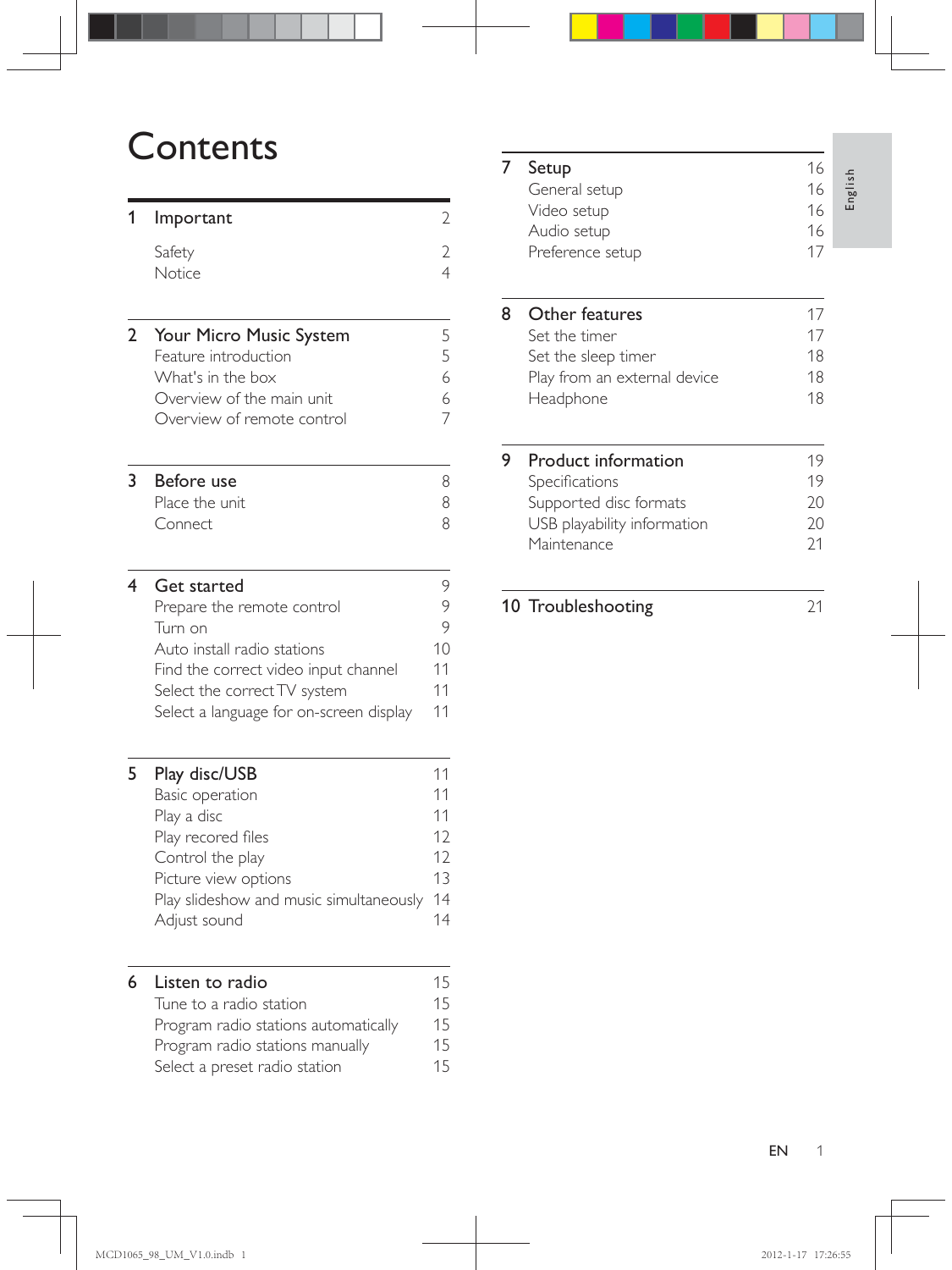## 1 Important

## Safety

#### Know these safety symbols





This 'bolt of lightning' indicates uninsulated material within your unit may cause an electrical shock. For the safety of everyone in your household, please do not remove product covering.

The 'exclamation point' calls attention to features for which you should read the enclosed literature closely to prevent operating and maintenance problems.

WARNING: To reduce the risk of fire or electric shock, this apparatus should not be exposed to rain or moisture and objects filled with liquids, such as vases, should not be placed on this apparatus.

CAUTION: To prevent electric shock, match wide blade of plug to wide slot, fully insert.

#### Important Safety Instructions

- Read these instructions.
- Keep these instructions.
- Heed all warnings.
- d Follow all instructions.
- $(5)$  Do not use this apparatus near water.
- $(6)$  Clean only with dry cloth.
- $(7)$  Do not block any ventilation openings. Install in accordance with the manufacturer's instructions.
- $(8)$  Do not install near any heat sources such as radiators, heat registers, stoves, or other apparatus (including amplifiers) that produce heat.
- $(9)$  Protect the power cord from being walked on or pinched, particularly at plugs, convenience receptacles, and the point where they exit from the apparatus.
- $(10)$  Only use attachments/accessories specified by the manufacturer.
- $(h)$  Use only with the cart, stand, tripod, bracket, or table specified by the manufacturer or sold with the apparatus. When a cart is used, use caution when moving the cart/apparatus combination to avoid injury from tip-over.



- (12) Unplug this apparatus during lightning storms or when unused for long periods of time.
- (13) Refer all servicing to qualified service personnel. Servicing is required when the apparatus has been damaged in any way, such as power-supply cord or plug is damaged, liquid has been spilled or objects have fallen into the apparatus, the apparatus has been exposed to rain or moisture, does not operate normally, or has been dropped.

2 EN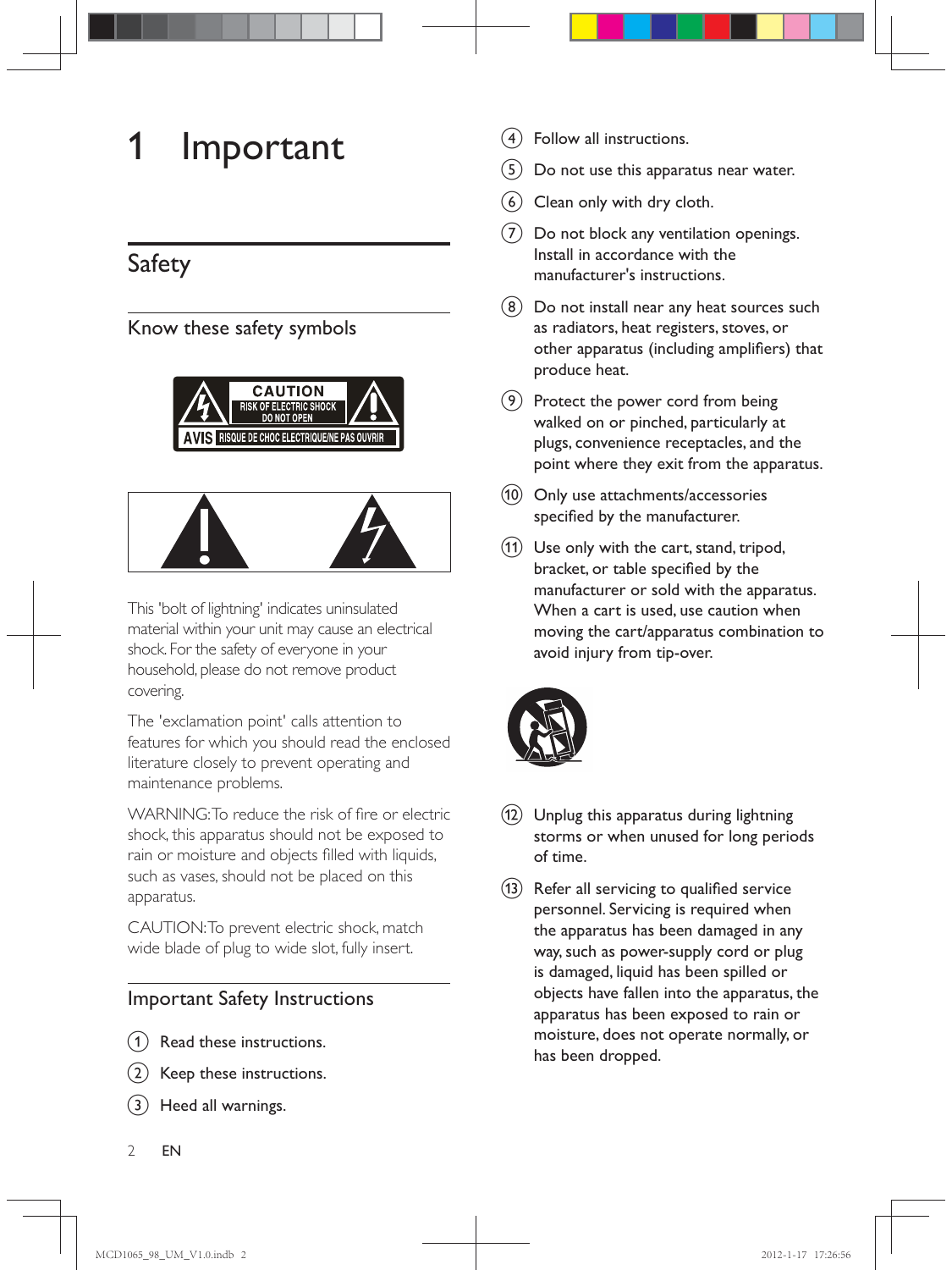- $(n)$  Battery usage CAUTION To prevent battery leakage which may result in bodily injury, property damage, or damage to the unit:
	- Install all batteries correctly,  $+$  and as marked on the unit.
	- \* Do not mix batteries (old and new or carbon and alkaline, etc.).
	- \* Remove batteries when the unit is not used for a long time.
	- \* Batteries (battery pack or batteries installed) shall not be exposed to excessive heat such as sunshine, fire or the like.
- $(15)$  Apparatus shall not be exposed to dripping or splashing.
- $(16)$  Do not place any sources of danger on the apparatus (e.g. liquid filled objects, lighted candles).
- (17) Where the MAINS plug or an appliance coupler is used as the disconnect device, the disconnect device shall remain readily operable.

### Warning

- \* Never remove the casing of this unit.
- \* Never lubricate any part of this unit.
- Place this unit on a flat, hard and stable surface.
- Never place this unit on other electrical equipment.
- \* Only use this unit indoors. Keep this unit away from water, moisture and liquid-filled objects.
- Keep this unit away from direct sunlight, naked flames or heat.
- \* Never look into the laser beam inside the unit.

### Caution

\* Use of controls or adjustments or performance of procedures other than herein may result in hazardous radiation exposure or other unsafe operation.

#### Hearing safety

#### Listen at a moderate volume.

Using headphones at a high volume can impair your hearing. This product can

produce sounds in decibel ranges that may cause hearing loss for a normal person, even for exposure less than a minute. The higher decibel ranges are offered for those that may have already experienced some hearing loss.

Sound can be deceiving. Over time your hearing 'comfort level' adapts to higher volumes of sound. So after prolonged listening, what sounds 'normal' can actually be loud and harmful to your hearing. To guard against this, set your volume to a safe level before your hearing adapts and leave it there.

#### To establish a safe volume level:

- Set your volume control at a low setting.
- Slowly increase the sound until you can hear it comfortably and clearly, without distortion.

#### Listen for reasonable periods of time:

- Prolonged exposure to sound, even at normally 'safe' levels, can also cause hearing loss.
- Be sure to use your equipment reasonably and take appropriate breaks.

#### Be sure to observe the following guidelines when using your headphones.

- Listen at reasonable volumes for reasonable periods of time.
- Be careful not to adjust the volume as your hearing adapts.
- Do not turn up the volume so high that you can't hear what's around you.
- You should use caution or temporarily discontinue use in potentially hazardous situations. Do not use headphones while operating a motorized vehicle, cycling, skateboarding, etc.; it may create a traffic hazard and is illegal in many areas.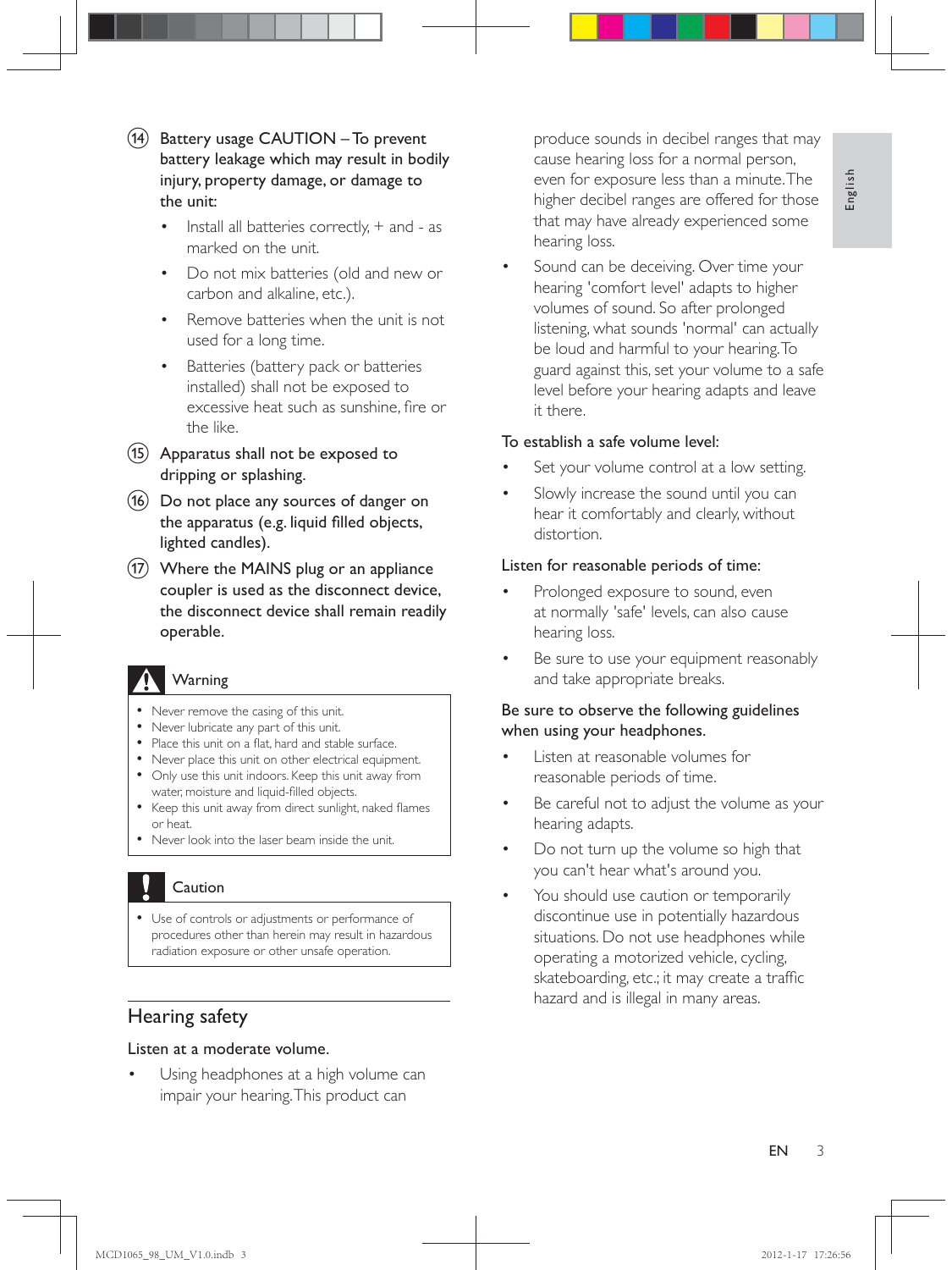## **Notice**

Any changes or modifications made to this device that are not expressly approved by Philips Consumer Lifestyle may void the user's authority to operate the equipment.

# $\epsilon$

This product complies with the radio interference requirements of the European Community.



Your product is designed and manufactured with high quality materials and components, which can be recycled and reused.



When this crossed-out wheeled bin symbol is attached to a product it means that the product is covered by the European Directive 2002/96/  $EC.$ 

Please inform yourself about the local separate collection system for electrical and electronic products.

Please act according to your local rules and do not dispose of your old products with your normal household waste. Correct disposal of your old product helps to prevent potential negative consequences for the environment and human health.



Your product contains batteries covered by the European Directive 2006/66/EC, which cannot be disposed with normal household waste.Please inform yourself about the local rules on separate collection of batteries because correct disposal helps to prevent negative consequences for the environmental and human health.

#### Environmental information

All unnecessary packaging has been omitted. We have tried to make the packaging easy to separate into three materials: cardboard (box), polystyrene foam (buffer) and polyethylene (bags, protective foam sheet.)

Your system consists of materials which can be recycled and reused if disassembled by a specialized company. Please observe the local regulations regarding the disposal of packaging materials, exhausted batteries and old equipment.

#### Copyright notice

 Be responsible Respect copyrights

This item incorporates copy protection technology that is protected by U.S. patents and other intellectual property rights of Rovi Corporation. Reverse engineering and disassembly are prohibited.

#### Trademark notice

## **T** DOLBY

Manufactured under license from Dolby Laboratories.

"Dolby" and the double-D symbol are trademarks of Dolby Laboratories.



Windows Media and the Windows logo are trademarks, or registered trademarks of Microsoft Corporation in the United States and/or other countries.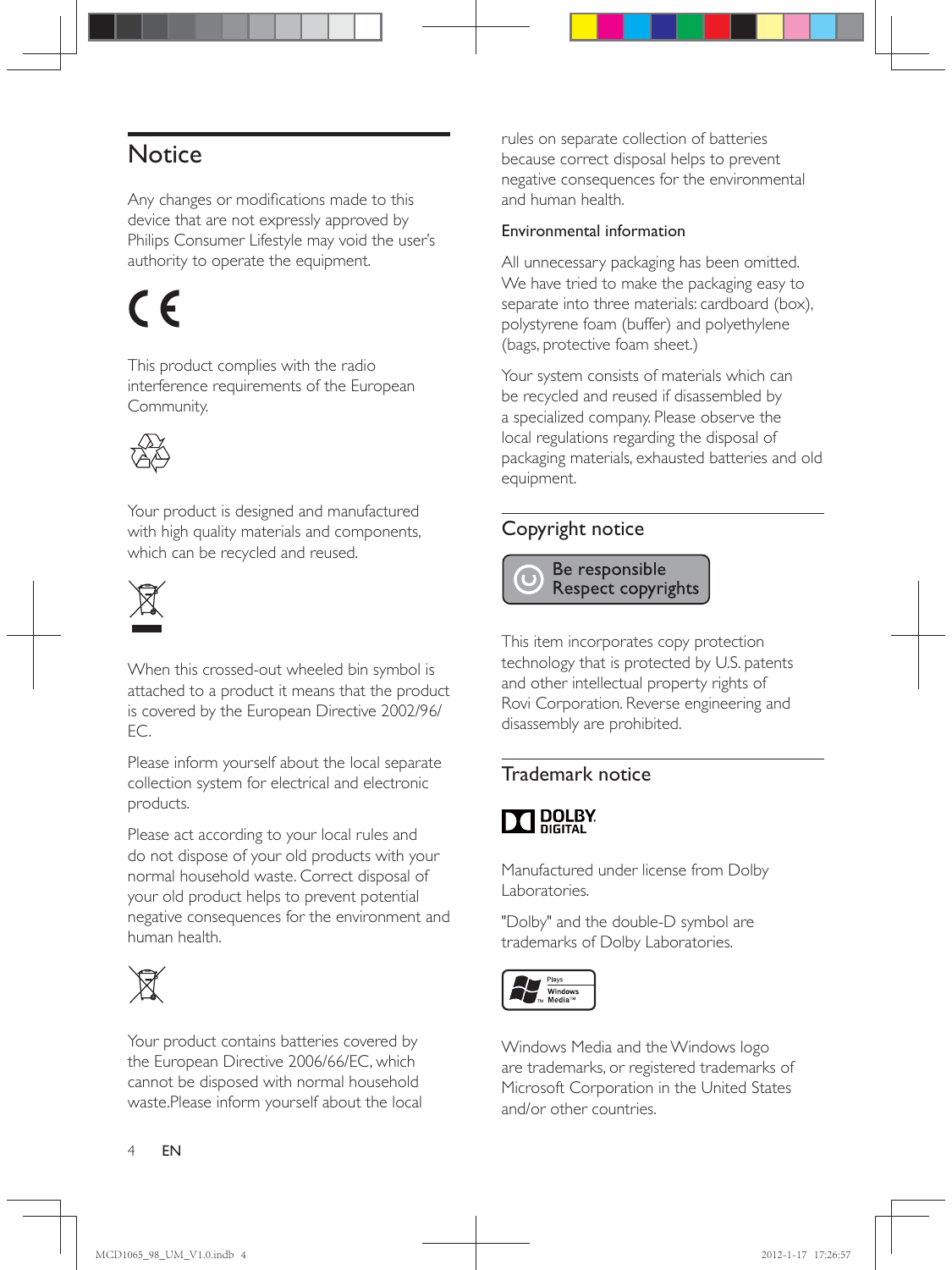

'DVD Video' is a trademark of DVD Format/ Logo Licensing Corporation.



DivX ®, DivX Ultra ®, DivX Certified ® and associated logos are trademarks of Rovi Corporation or its subsidiaries and are used under license.

Div $\times$  Ultra  $^\circ$  Certified to play Div $\times^\circ$  video with advanced features and premium content.

ABOUT DIVX VIDEO: DivX ® is a digital video format created by DivX, LLC, a subsidiary of Rovi Corporation. This is an official Div $\times$ Certified ® device that plays DivX video. Visit divx.com for more information and software tools to convert your files into DivX videos.

ABOUT DIVX VIDEO-ON-DEMAND: This DivX Certified ® device must be registered in order to play purchased DivX Video-on-Demand (VOD) movies. To obtain your registration code, locate the DivX VOD section in your device setup menu. Go to vod.divx.com for more information on how to complete your registration.

#### This apparatus includes this label:



| $\sim$<br>-<br>- 1 |
|--------------------|

The type plate is located at the rear of the apparatus.

## 2 Your Micro Music System

Congratulations on your purchase, and welcome to Philips! To fully benefit from the support that Philips offers, register your product at www.philips.com/welcome.

If you contact Philips, you will be asked for the model and serial number of this apparatus. The model number and serial number are on the rear of the apparatus. Write the numbers here:

Model No. \_\_\_\_\_\_\_\_\_\_\_\_\_\_\_\_\_\_\_\_\_\_\_\_\_\_

Serial No.

### Feature introduction

This unit can play videos, audios, and display pictures from discs and USB storage devices.

For the details of supported media, refer to "Specifications".

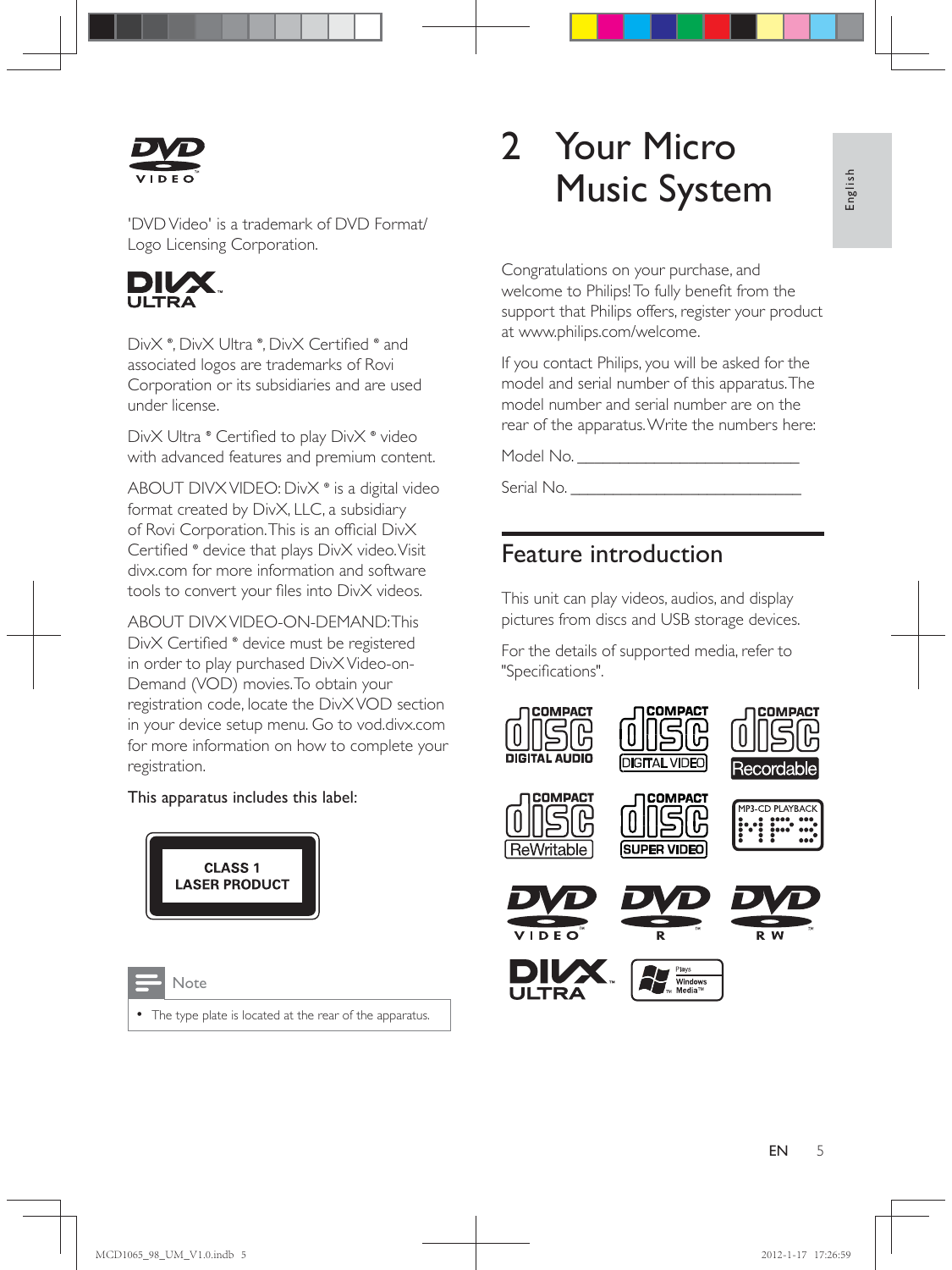## What's in the box

Check and identify the contents of your package:

- Main unit
- $2 \times$  Speakers
- \* Power cord
- Remote control with 2 AAA batteries
- $1 \times$  Video cable
- User manual
- Quick start guide

## Overview of the main unit



 $(1)$  Display panel

- \* Show current status.
- $(2)$   $\diamond$ 
	- \* Turn on the unit, or switch to standby mode, or switch to Eco Power standby.

#### (3) Remote sensor

- $(4) \div$ 
	- \* Connector for a USB device.
- $(5)$  MP3 LINK
	- \* Connector (3.5mm) for an external audio device.

#### $(6)$

\* Stop play or erase a program.

#### $(7)$   $\blacktriangleleft$  /  $\blacktriangleright$

- Skip to the previous/next track.
- Search within a track.
- Tune to a radio station.

#### $(8)$  II

- \* Start or pause play.
- $(9)$  VOL +/-
	- Adjust volume.
	- \* Adjust time.
- $(10)$  DBB
	- \* Turn the dynamic bass enhancement on or off.
	- \* Select a preset sound effect.

#### (11) SOURCE

- Select a source: Disc, USB, tuner, or MP3 link.
- $(12)$   $\triangle$ 
	- Open or close the disc compartment.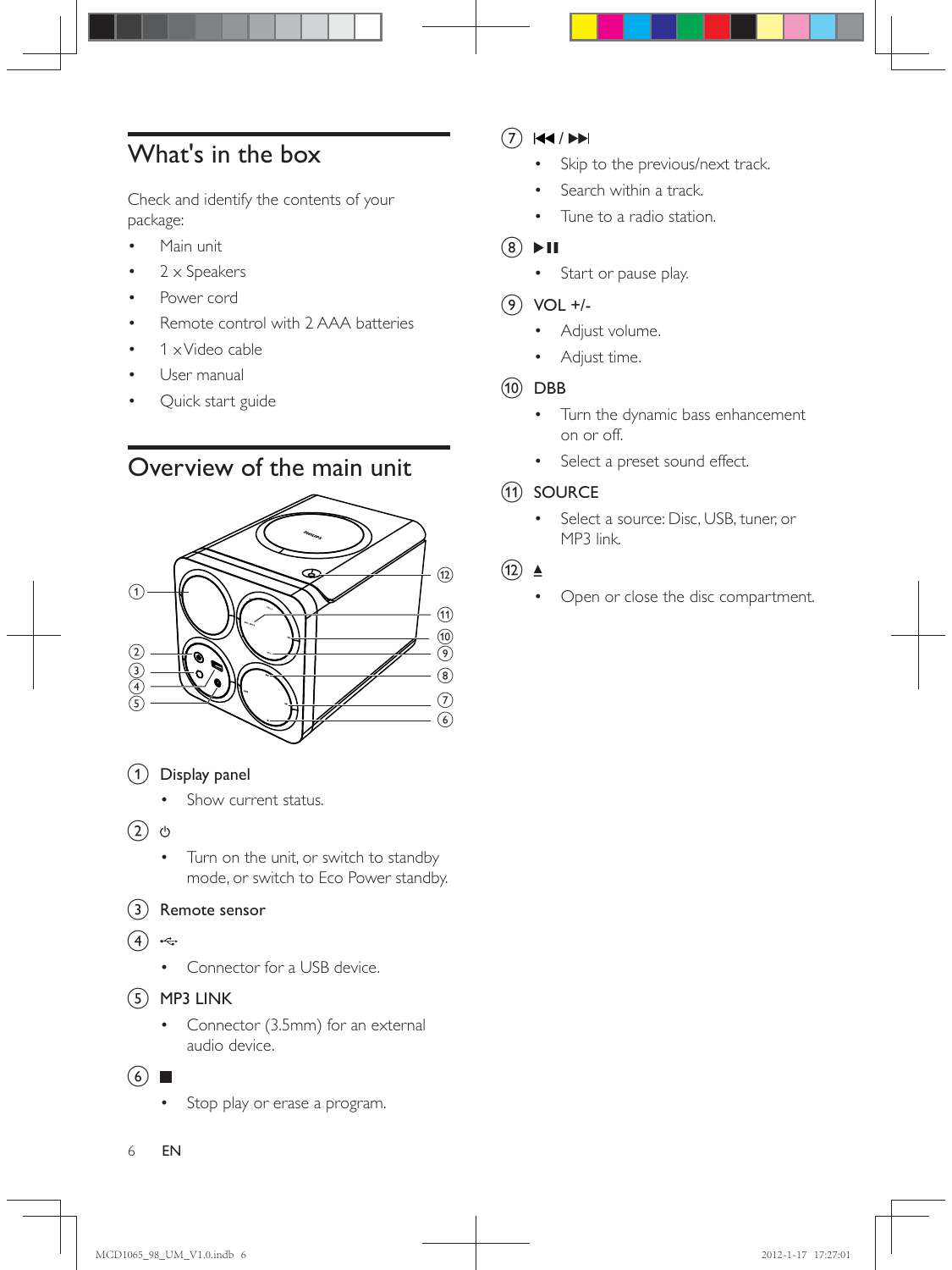## Overview of remote control



- $\circ$  0
	- Switch the micro system on/off.
	- Switch to standby mode or Eco Power standby.

b DISC/DISC MENU/FM/USB/MP3 LINK

- Select the source.
- Access the main menu of the system.
- $(3)$   $\bigoplus$ 
	- Access the home menu.
- $(4)$  INFO
	- Show the disk information such as title, chapter, subtitle, time elapsed, total time etc.

 $(5)$  AUDIO /  $\blacktriangledown$  SUBTITLE

- For menus: navigate up/down.
- Invert a picture.
- AUDIO: Toggle between stereo and mono.
- **V SUBTITLE:** Select a subtitle language for a video.
- Select a programmed radio station.
- $(6)$  OK
	- Confirm a selection.
- $4$  /  $4$   $\rightarrow$ 
	- Search in a track or disc.
	- Fast backward or forward.
	- For menus, navigate left/right.
	- Rotate a picture.
	- Select a preset radio station.
- $(8)$  D
	- Return to a previous display menu.
- $(9)$  II
	- Start, pause or resume play.
- $(10)$   $\blacktriangleright$   $\blacktriangleright$   $\blacktriangleright$   $\blacktriangleright$ 
	- Skip to the previous/next track, title, or file.
	- \* Select a programmed radio station.
- $(n)$  VOL +/-
	- Adjust the volume.
- (12) Numeric buttons
	- Select a title/chapter/track to play.
- (13) PROG/CLOCK SET
	- Program radio stations.
	- Set clock.
- (14) TIMER/SLEEP
	- Set sleep timer.
	- Set alarm timer.
- (15) ≰
	- \* Mute.
- $\overline{16}$   $\blacksquare$ 
	- Stop play.
	- Erase a programed radio station.
	- Activate/deactivate the demonstration mode.

#### $(17)$  DSC/DBB

- Select a preset sound setting.
- Turn on or off dynamic bass enhancement.
- (18) MODE/OPTIONS
	- Select repeat play or random play.
	- Accesses options relating to the current activity or selection.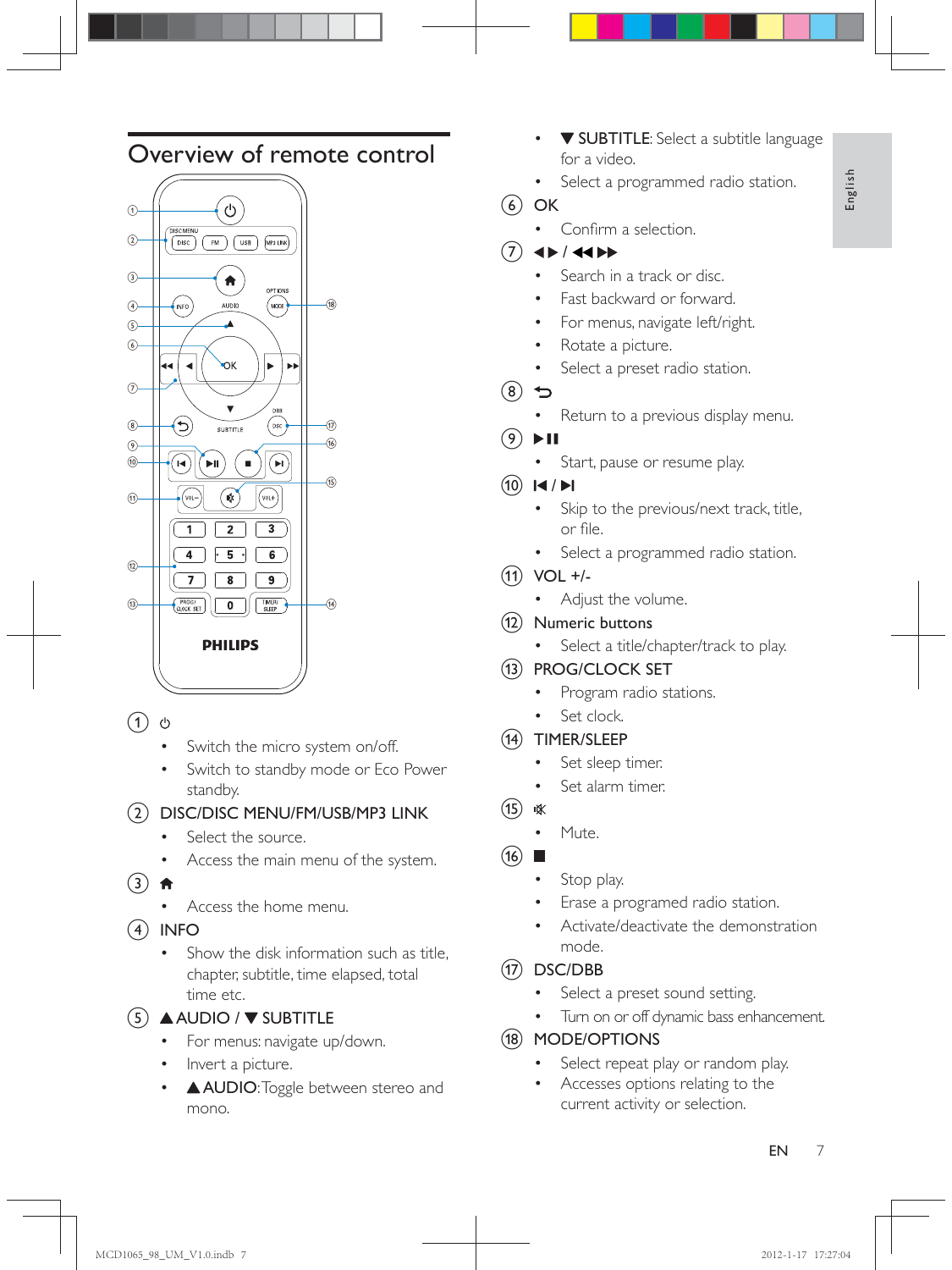## 3 Before use

## Place the unit

#### **Note**

- \* Risk of overheating! Never install this apparatus in a confined space. Always leave a space of at least 4 inches around this apparatus for ventilation. Ensure curtains or other objects never cover the ventilation slots on this apparatus.
- Place this unit on a flat, hard, and stable surface.
- \* Never place this unit in an enclosed cabinet, nor on any other electrical equipment.
- \* Do not insert any object other than indicated into ventilation openings nor other openings.
- \* Install this unit near the AC outlet where the AC power plug can be easily reached.
- \* To avoid magnetic interference or unwanted noise, never place the main unit and speakers too close to any radiation devices.



- **1** Place the unit near to the TV.
- 2 Place the speakers at a suitable distance from the TV and at an angle of approximately 45 degrees from the listening position.

## **Connect**

#### Connect speakers



- \* For optimal sound, use the supplied speakers only.
- \* Connect only speakers with impedance that is the same or higher than the supplied speakers. Refer to the Specifications section of this manual.

Insert the speaker wires completely into the speaker input sockets on the back of the unit.



#### Connect TV

#### **Connect through composite video**

Connect the supplied composite video cable to:

- the VIDEO OUT socket on this unit.
- the video input socket on the TV.

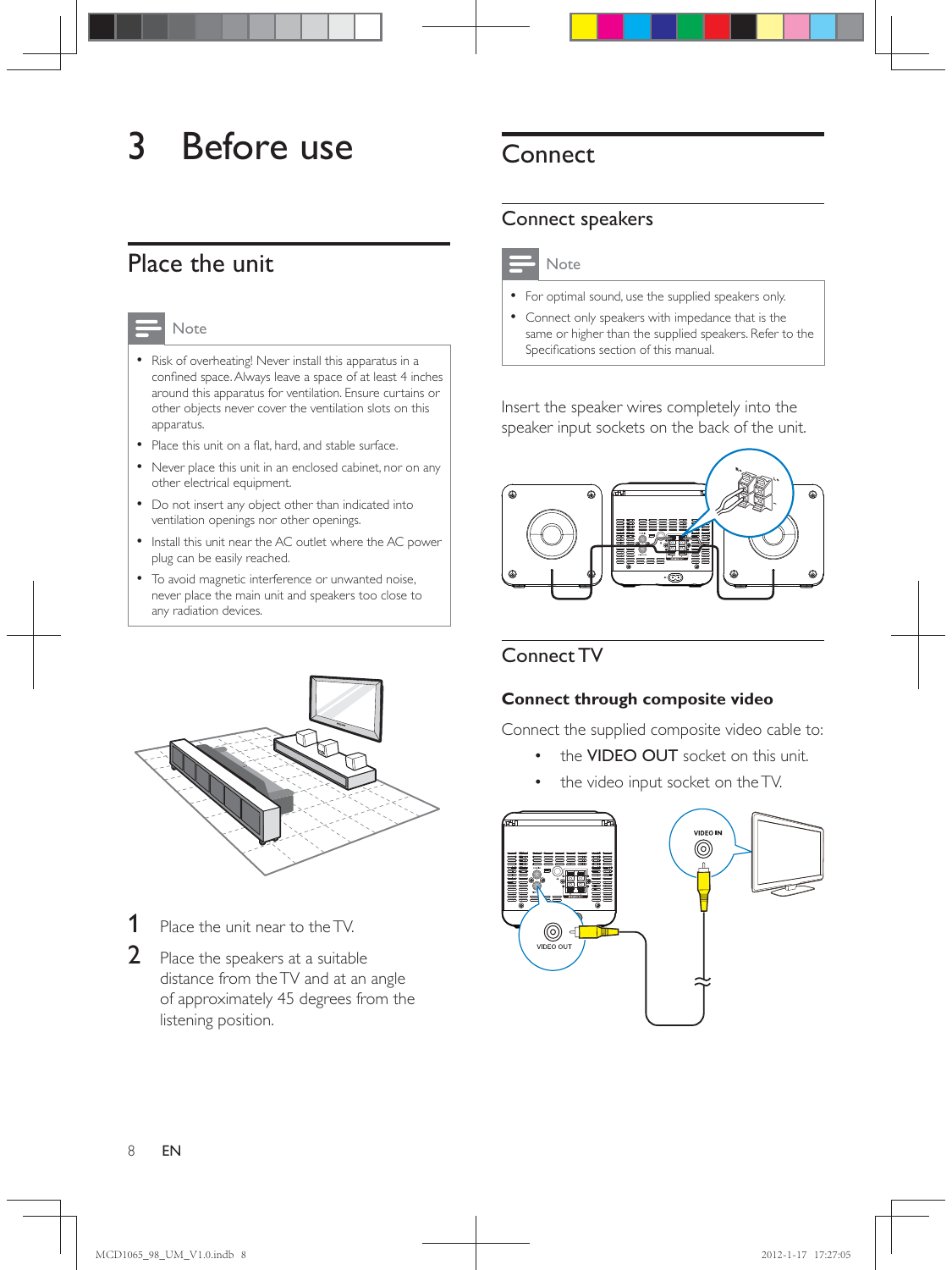#### Connect audio from TV or other devices

#### Connect audio through a digital coaxial cable

Connect a coaxial cable to:

- COAXIAL jack on this product.
- the COAXIAL/DIGITAL input jack on the TV or other device.



#### Connect power



#### Caution

- \* Risk of product damage! Make sure that the power supply voltage corresponds to the voltage printed on the rear of the main unit.
- \* Before connecting the AC cord, make sure that you have completed all other connections.

#### Note

- \* The type plate is located on the rear of the main unit.
- 1 Connect the power cord to the  $AC~$  jack on the main unit.
- $2$  Connect the power plug to the wall outlet.



## 4 Get started

## Prepare the remote control

#### Caution

Risk of explosion! Keep batteries away from heat, sunshine, or fire. Never discard batteries in fire

#### To insert the remote control battery:

- **1** Open the battery compartment.
- **2** Insert 2 AAA batteries with correct polarity (+/-) as indicated.
- **3** Close the battery compartment.





#### Note

- \* If you are not going to use the remote control for a long time, remove the batteries.
- \* Do not use old and new or different types of batteries in combination.
- \* Batteries contain chemical substances, so they should be disposed of properly.

## Turn on

Press  $\phi$ .

» The unit switches to the last selected source.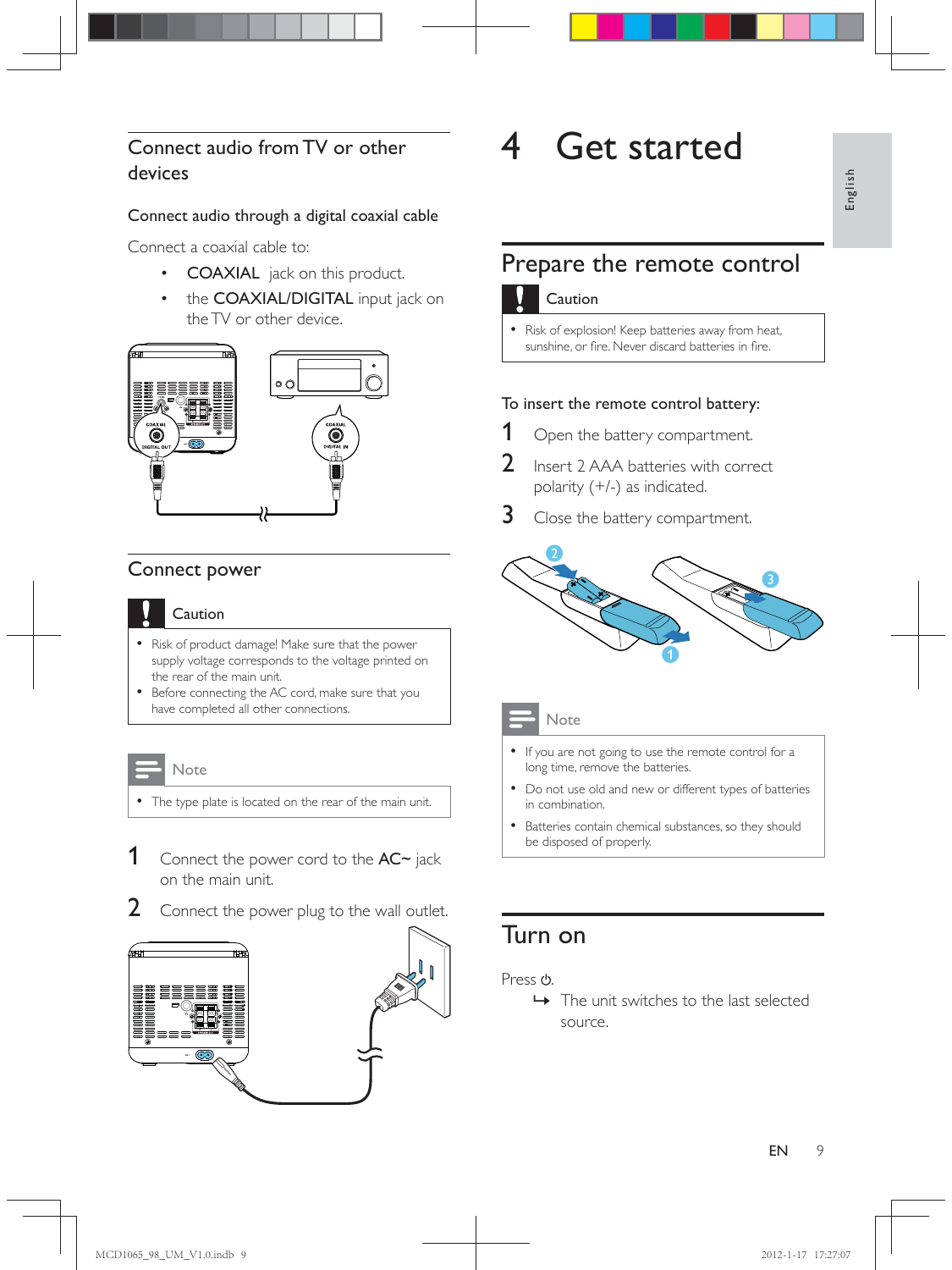#### Switch to standby

When the unit is turned on, press  $\Phi$  to switch the unit to standby.

- $\cdot$  In standby, press and hold  $\circ$  over three seconds to switch from normal standby to Eco power standby or vice versa.
- $\rightarrow$  In normal standby, the clock (if set) appears on the display panel.
- $\rightarrow$  In Eco power standby, the backlight on the display panel turns off.
- Note
- \* If no source is played within 15 minutes, the unit switches to standby mode.
- \* If no operation is performed within 15 minutes in standby mode, the unit switches to Eco-power standby mode.
- Press  $\Phi$  to switch the unit to the last source when it was turned off.

#### Demonstrate features

In the standby mode, press .

- » [WELCOME TO PHILIPS] (welcome to Philips) scrolls on the display.
- » [DEMO ON] (demo on) scrolls on the display.
- » The feature names are displayed one by one.
- To exit the feature demonstration,  $pres$  again.
- » [DEMO OFF] (demo off) scrolls on the display.

#### Set clock

Note

You can set the clock in standby mode only.

- **1** Press  $\Phi$  to switch the unit to standby.
- 2 Make sure that  $-:-$  (or clock) is displayed.
- 3 Press and hold PROG/CLOCK SET to activate the clock setting mode.
	- » [CLOCK SET] (clock set) is displayed.
	- ← The 12 hour or 24 hour format is displayed.
- **4** Press  $\triangle$  /  $\nabla$  or VOL -/+ to select 12 hour or 24 hour format.
- 5 Press PROG/CLOCK SET.

 $\rightarrow$  The hour digits begin to blink.

- 6 Press  $\triangle$  /  $\nabla$  or VOL -/+ to set the hour.
- 7 Press PROG/CLOCK SET.  $\rightarrow$  The minute digits begin to blink.
- **8** Press  $\triangle$  /  $\nabla$  or VOL -/+ to set the minute.
- 9 Press PROG/CLOCK SET to confirm.

#### **Note**

- $\bullet$  To exit clock setting mode without storing, press  $\blacksquare$ .
- \* If no button is pressed in 90 seconds, the system exits clock setting mode automatically.

### Auto install radio stations

When you connect power and no radio stations are stored, the unit automatically begins to store radio stations.

Connect the unit to the power supply.

- » [AUTO INSTALL PRESS PLAY-STOP CANCEL] (press II to start automatic installation, or press  $\blacksquare$  to cancel) is displayed.
- **2** Press  $\blacktriangleright$  II on the main unit to start installation.
	- $\rightarrow$  The unit automatically stores radio stations with sufficient signal strength.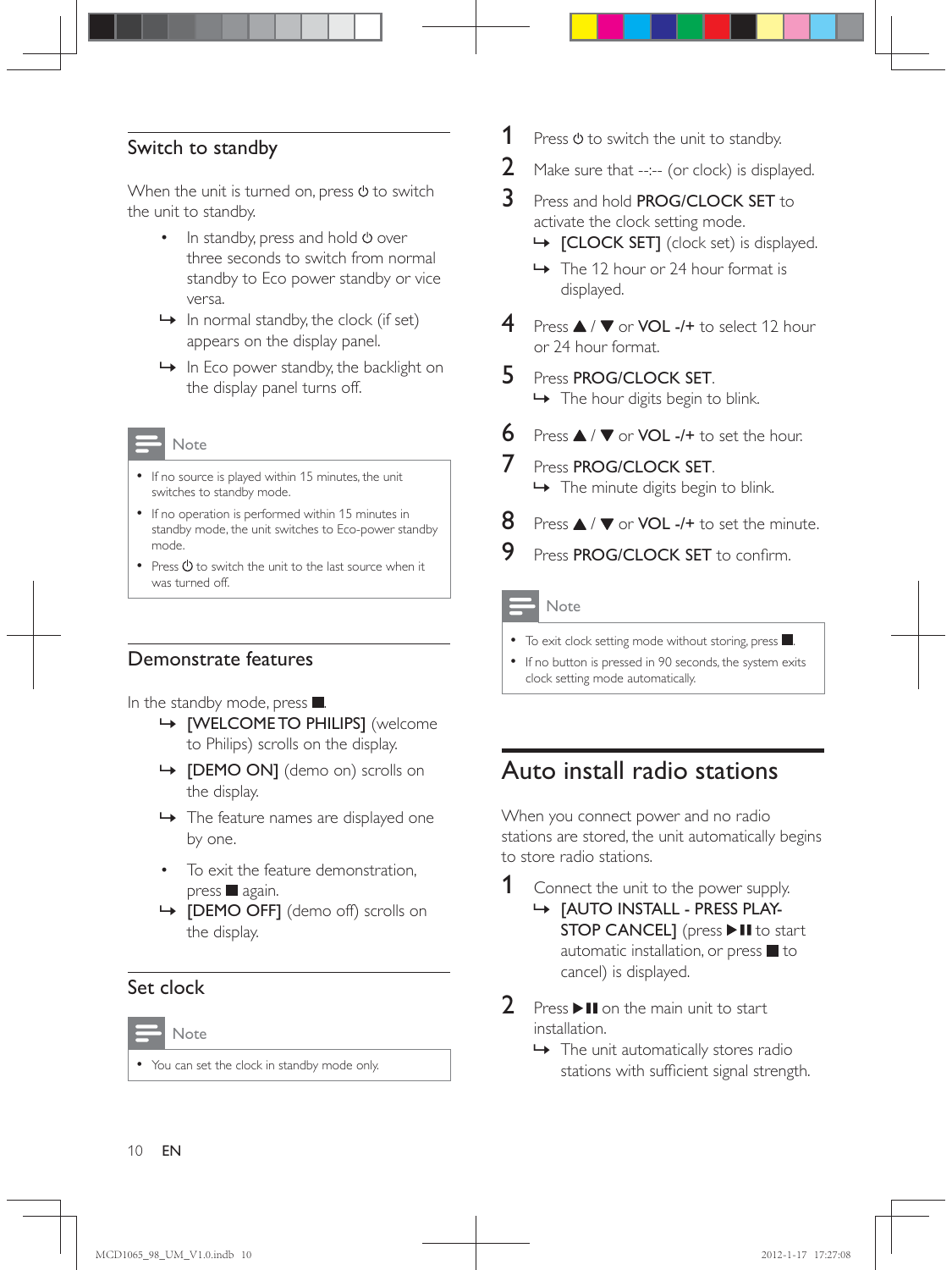$\rightarrow$  When all the available radio stations are stored, the first preset radio station is broadcast automatically.

### Find the correct video input channel



- **2** Press **DISC** to select the disc source.
	- Turn on the TV and switch to the correct video-in channel.
	- Note
- \* See the user manual of your TV for how to switch between video-in channels.

## Select the correct TV system

This unit is compatible with both NTSC and PAL. If the picture is abnormally displayed with the default setting, select a TV system that matches your TV. (Refer to "Setup" > "Video Setup" > **[TV System]** for details)

### Select a language for onscreen display

English is the default language options for this setting. (See "Setup" > "General Setup" > [OSD Language] for details)

## 5 Play disc/USB

#### Caution

- \* Risk of damage to the unit! During play, never move the unit.
- Never put any object other than a disc into the disc compartment.
- Never look at the laser beam inside the unit.
- \* Never play discs with accessories such as disc stabilizer rings or disc treatment sheets.

### Basic operation

The listed operations are applicable for all supported media.

| <b>Function</b>                  | Action                            |
|----------------------------------|-----------------------------------|
| Stop play                        | Press <sub>1</sub>                |
| Pause or resume play             | $Press$ $\blacktriangleright$ II. |
| Skip to the previous/next title, | Press $\blacksquare$              |
| chapter, track, or file          |                                   |

## Play a disc

- Press DISC to select the disc source.
- **2** Press  $\triangle$  on the main unit to eject the disc tray.
- $3$  Place a disc onto the disc tray with the printed side upward, and then press  $\triangle$ .
- **4** The unit starts playing automatically.
	- To start the play manually, press  $\blacktriangleright$  II.
	- To play a DVD that has a rating level higher than your setting, enter the 6-digit password (136900) first.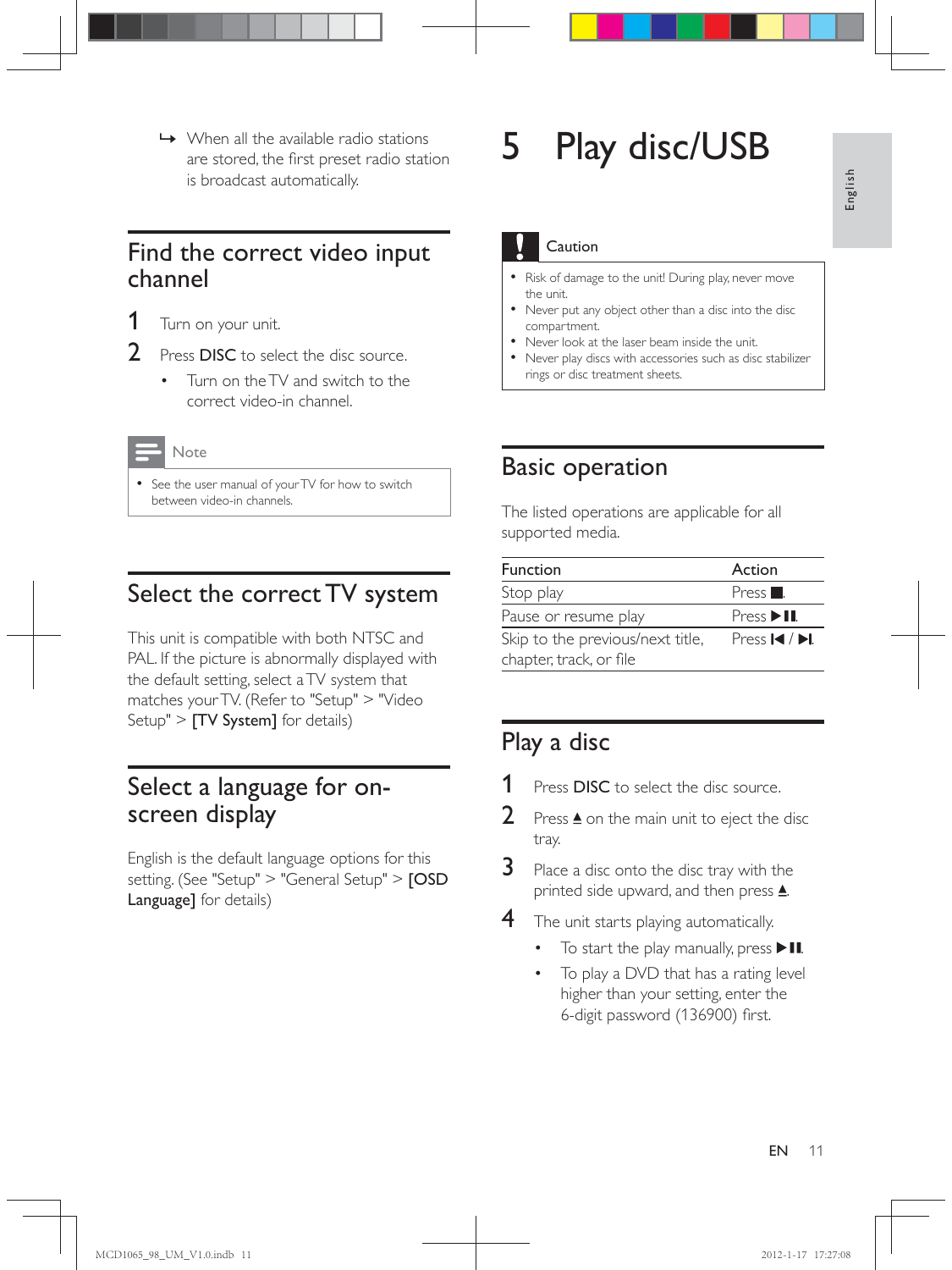#### Select a subtitle language

You can select a subtitle language for a DVD or DivX (Ultra) video.

During play, press SUBTITLE repeatedly.

#### Note

\* For some DVDs, the language can only be changed from the disc menu. Press DISC MENU to access the menu.

## Play recored files

You can play DivX/MP3/WMA/JPEG files that are copied onto a CD-R/RW, recordable DVD, or USB storage device.

### **Note**

- \* You can only play DivX videos that are rented or purchased with DivX® registration code of this unit. (See "Setup" > "General setup" >  $[DivX(R) VOD$ Code])
- Subtitle files with the following file extensions (.srt, .smi, .sub, .ssa, .ass) are supported but not displayed in the file list
- The subtitle filename has to be the same as the filename of the DivX video (the file extension excluded).
- The DivX video file and the subtitle files must be saved under the same directory.

#### Connect a USB storage devidce

- **1** Press USB to select the source for USB storage device.
- 2 Insert the USB storage device.
	- » The unit starts playing automatically.
	- → The user interface is displayed.



- On the left: the information source.
- In the middle: the folder and file list.
- On the right: the detailed file information, time elapsed, total time for the audio/video.

#### Access a folder

- Press  $\triangle$  /  $\nabla$  to highlight the selected folder name.
- 2 Highlight [Previous] and press OK back to the last-level menu.

#### Play a file

- Access the selected folder
- **2** Press  $\blacktriangle$  /  $\blacktriangledown$  to highlight the selected file name.
- 3 Press OK to confirm.  $\rightarrow$  The selected file starts playing.
	- $\rightarrow$  The unit stops playing automatically at the end of the last file of same category.

## Control the play

#### Display play information

During play, press INFO to display play information on the TV.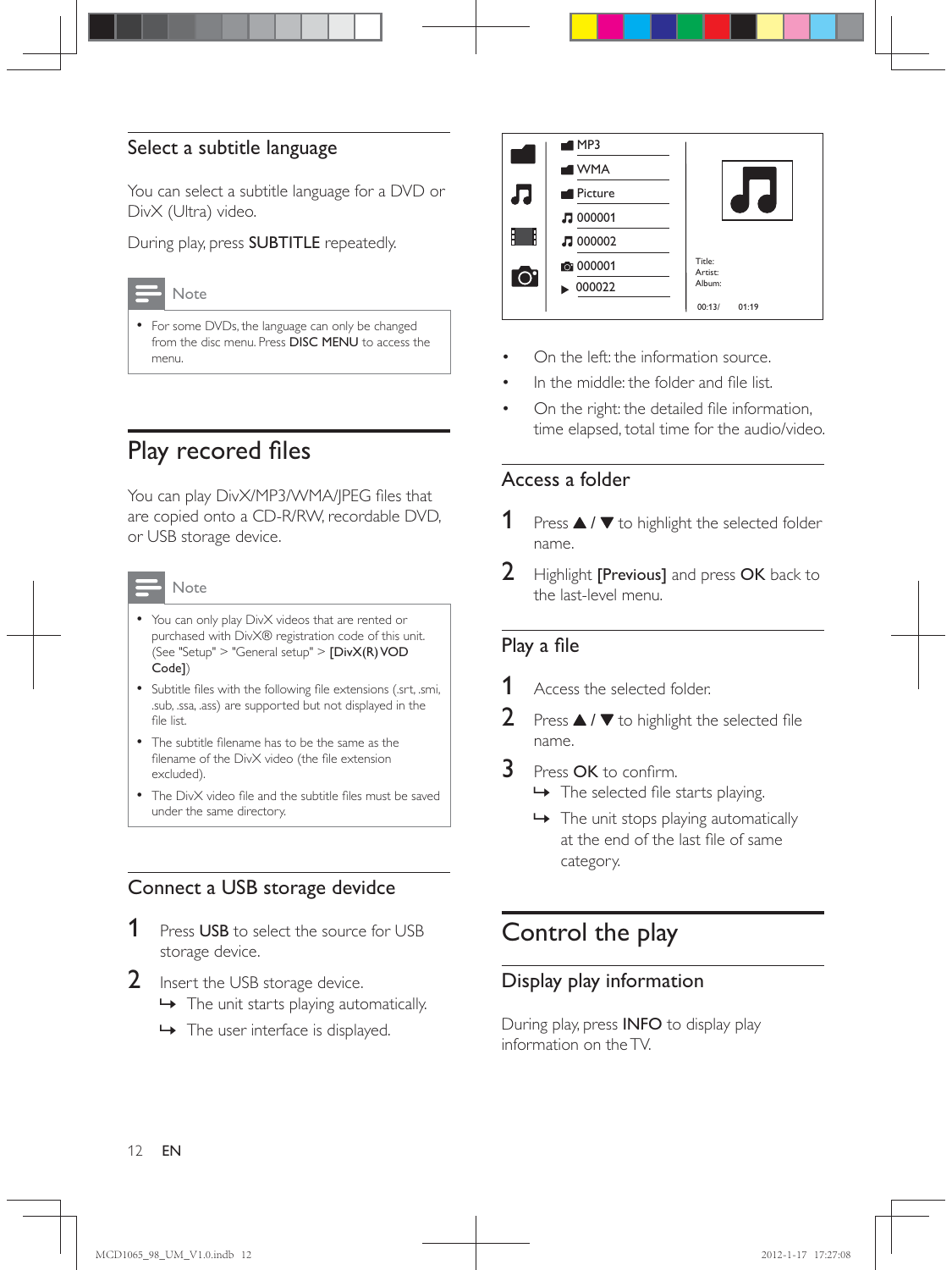## English

#### Search forward/backward

During video/audio play, press <</></> repeatedly to select a search speed.

> \* To resume play at normal speed, press  $> 11$ .

#### PBC menu

1 During video playback, press **OPTIONS** to access PBC menu.

|   | ا ۱ دد<br>--                       |
|---|------------------------------------|
|   | PBC                                |
|   | Aspect ratio                       |
|   | Zoom                               |
|   | Angle                              |
|   | Repeat                             |
|   | Goto                               |
|   | Slow Forwal                        |
|   | Slow Backw                         |
|   |                                    |
| 2 | Use $\blacktriangle$ / $\nabla$ to |
|   | [PBC]                              |
|   | [Aspect r                          |
|   |                                    |

Slow Forward

Slow Backward

- 2 Use  $\blacktriangle$  /  $\blacktriangledown$  to highlight desired option.
	- \* [PBC]
	- [Aspect ratio]
	- [Zoom]
	- $[Angle]$
	- [Repeat]
	- [Goto]
	- \* [Slow Forward]
	- [Slow Backward]
- **3** Press  $\triangleright$  to access sub options, and use  $\blacktriangle$  / **v** too select the right sub option.
- $4$  Press OK to confirm the selection.

#### Slow forward/backward play

- **1** During video play, press **OPTIONS** to access PBC menu.
- 2 Use  $\triangle$  /  $\nabla$  to highlight the slow forward/ backward option.
- **3** Press  $\triangleright$ , and use  $\blacktriangle$  /  $\nabla$  to select the right ratio.
- 4 Press OK to confirm the selection.

#### Search by time or title/chapter/track number

- **1** During play, press **OPTIONS** to access PBC menu.
- 2 Use  $\blacktriangle$  /  $\nabla$  to highlight [Goto].
- $3$  Press  $\blacktriangleright$  to access menu.
- $4$  Use  $\triangle$  /  $\blacktriangledown$  to highlight the title number, chapter number, track number, or time hleit
- 5 Press OK to confirm.  $\rightarrow$  the selected segment is displayed.
	- » Play starts automatically.

## Picture view options

#### Image playback control

Press **OPTIONS** to access image options.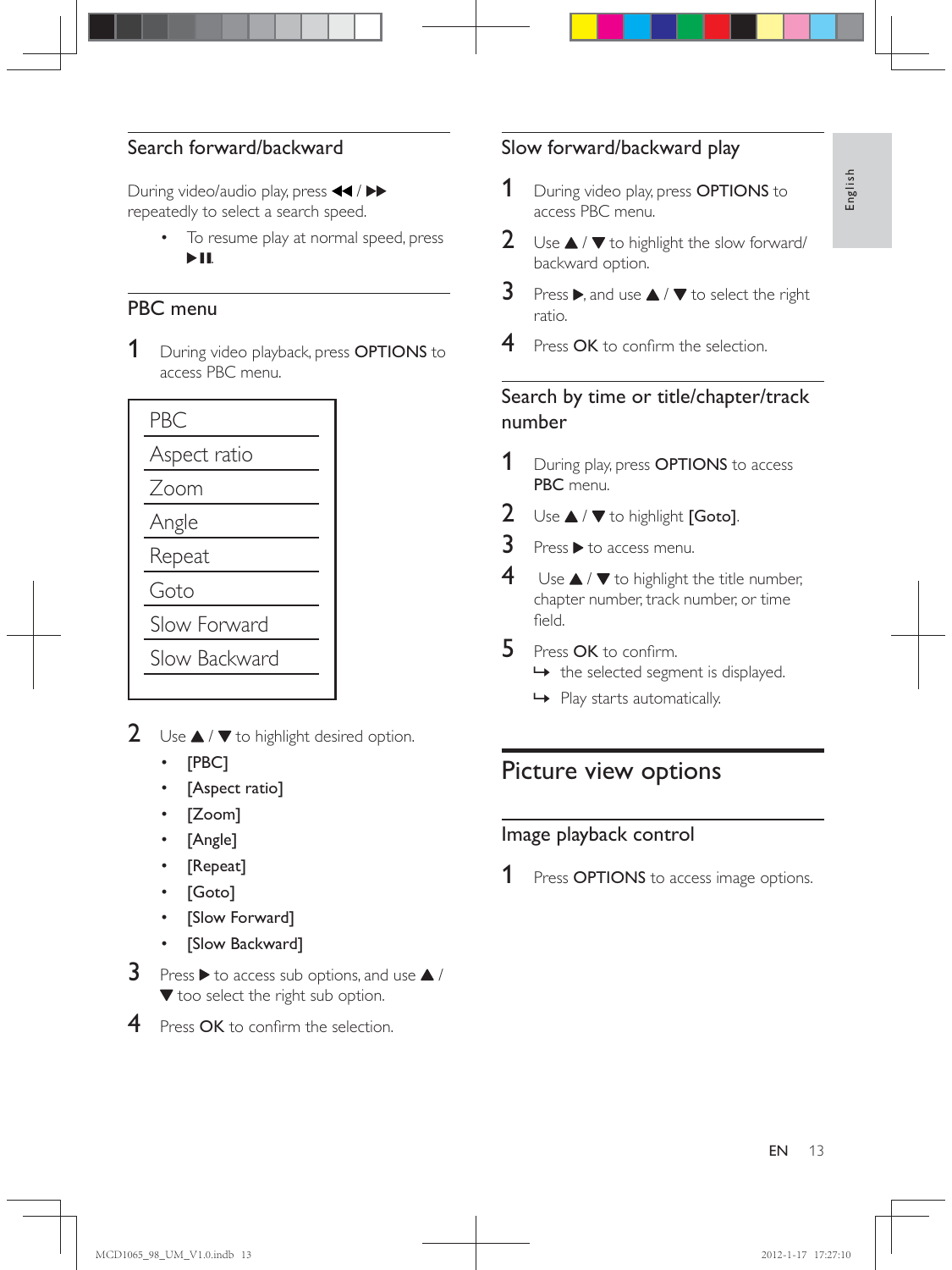

- 2 Use  $\triangle$  /  $\blacktriangledown$  to highlight the desired option.
	- \* [Color]
	- $[Zoom]$
	- [Photo Preview]
- **3** Press  $\blacktriangleright$  and use  $\blacktriangle$  /  $\blacktriangledown$  to select the sub options.
- $4$  Press OK to confirm the selection.

#### Rotate a picture

During play, press  $\blacktriangleleft$  /  $\blacktriangleright$  to rotate the picture counterclockwise/clockwise.

## Play slideshow and music simultaneously

#### Note

\* Make sure that the USB storage device or the disc contains both WMA/MP3 files and JPEG photos.

- 1 lay a WMA/MP3 file.
- $2$  Access a photo folder.
- 3 Select a photo file.
- 4 Press OK to start the slideshow.
	- The slideshow stops after all photos are displayed for one time.
	- To stop the slideshow, press  $\blacksquare$ .
- \* This function is only available when you select the folder as the play source.
- \* This unit can only display digital camera pictures with JPEG-EXIF format, which is widely used in digital cameras. It cannot display Motion JPEG, nor pictures in formats other than JPEG. Sound clips associated with pictures cannot be displayed either.
- If the JPEG photo is not recorded with an "exif" type file, it is displayed as a "blue mountain" thumbnail picture.

## Adjust sound

During play, you can adjust volume through following operations.

| Key            | Function                                      |
|----------------|-----------------------------------------------|
| $VOL +/-$      | To increase/decrease the                      |
|                | volume.                                       |
| 咪              | To mute/restore sound.                        |
| <b>DBB/DSC</b> | To select your desired                        |
|                | sound effect:                                 |
|                | [POP] (pop)                                   |
|                | $\left[\left \text{AZZ}\right \right]$ (jazz) |
|                | $[ROCK]$ (rock)                               |
|                | [CLASSIC] (classic)                           |
|                | $[DBB]$ (DBB)                                 |
|                | $[FLAT]$ (flat)                               |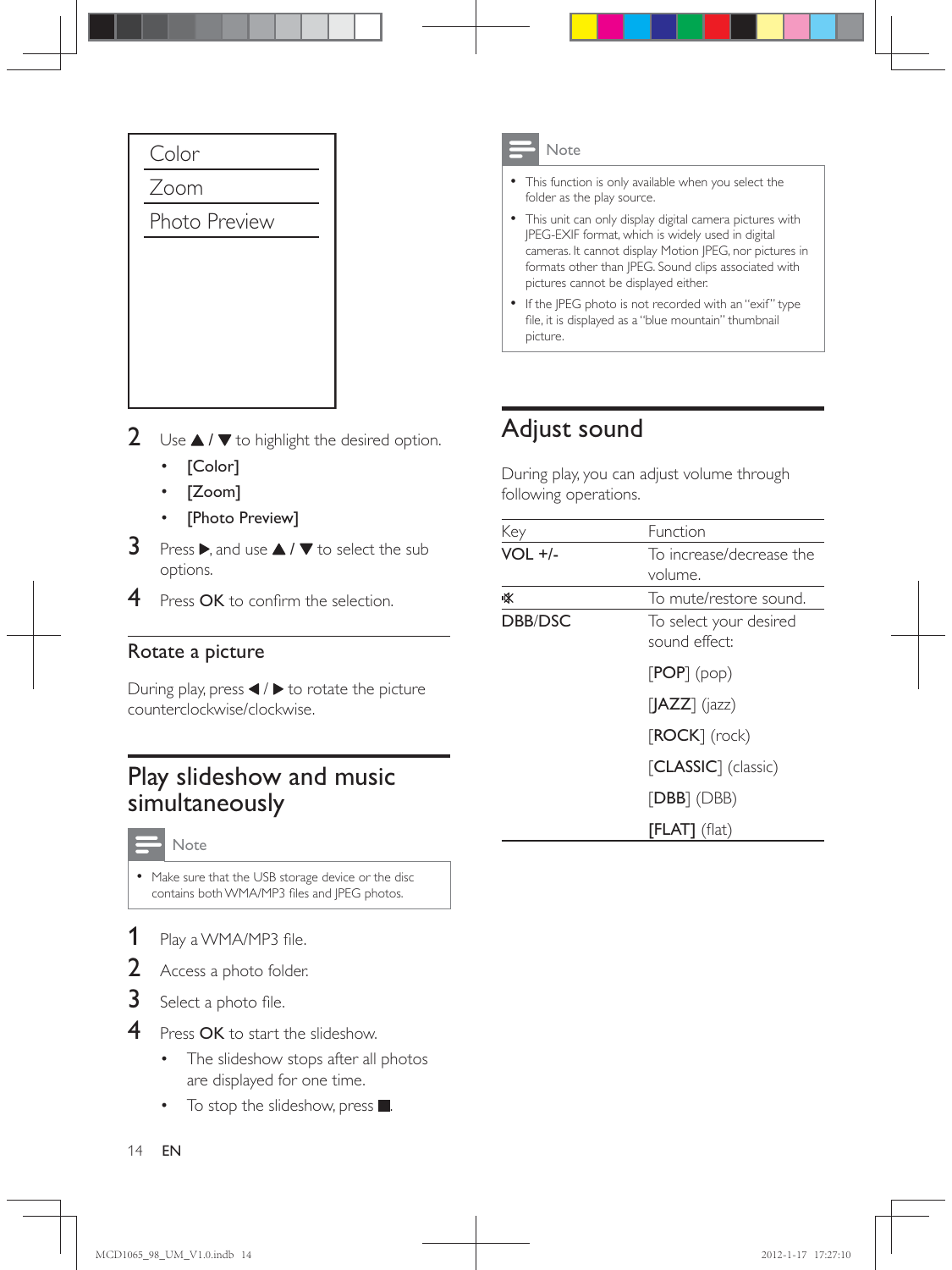## 6 Listen to radio

## Tune to a radio station

- 1 Press FM.
- **2** Press and hold  $\blacktriangleleft$  /  $\blacktriangleright$  on the unit over two seconds.
	- » [SEARCH] (search) is displayed.
	- $\rightarrow$  The radio tunes to a station with strong reception automatically.
- **3** Repeat step 2 to tune to more stations.
	- To tune to a weak station, press  $\blacktriangleright\blacktriangleleft$  / repeatedly until you find optimal reception.
	- To achieve sound quality, press OK on remote control repeatedly to select stereo or mono sound.
	- Tip
	- \* Position the antenna as far as possible from TV, VCR, or other radiation source.
	- \* For optimal reception, fully extend and adjust the position of the antenna.

## Program radio stations automatically

You can program a maximum of 20 preset radio stations (FM).

In FM mode, press and hold PROG/CLOCK **SET** over two seconds to activate automatic program mode.

- » [AUTO] (auto) is displayed.
- » All available stations are programmed.
- $\rightarrow$  The first programmed radio station is broadcast automatically.

## Program radio stations manually

Note

- \* You can program a maximum of 20 preset radio stations.
- Tune to a radio station.
- Press PROG/CLOCK SET to activate program mode.

 $\rightarrow$  [PROG] (program) begins to blink.

- **3** Press  $\triangle$  /  $\nabla$  to allocate a number (1 to 20) to this radio station, and then press PROG/ **CLOCK SET** to confirm.
- 4 Repeat the previous steps to program other stations.



#### Note

\* To overwrite a programmed station, store another station in its place.

## Select a preset radio station

In FM mode, press  $\blacktriangle$  /  $\blacktriangledown$  to select a preset number.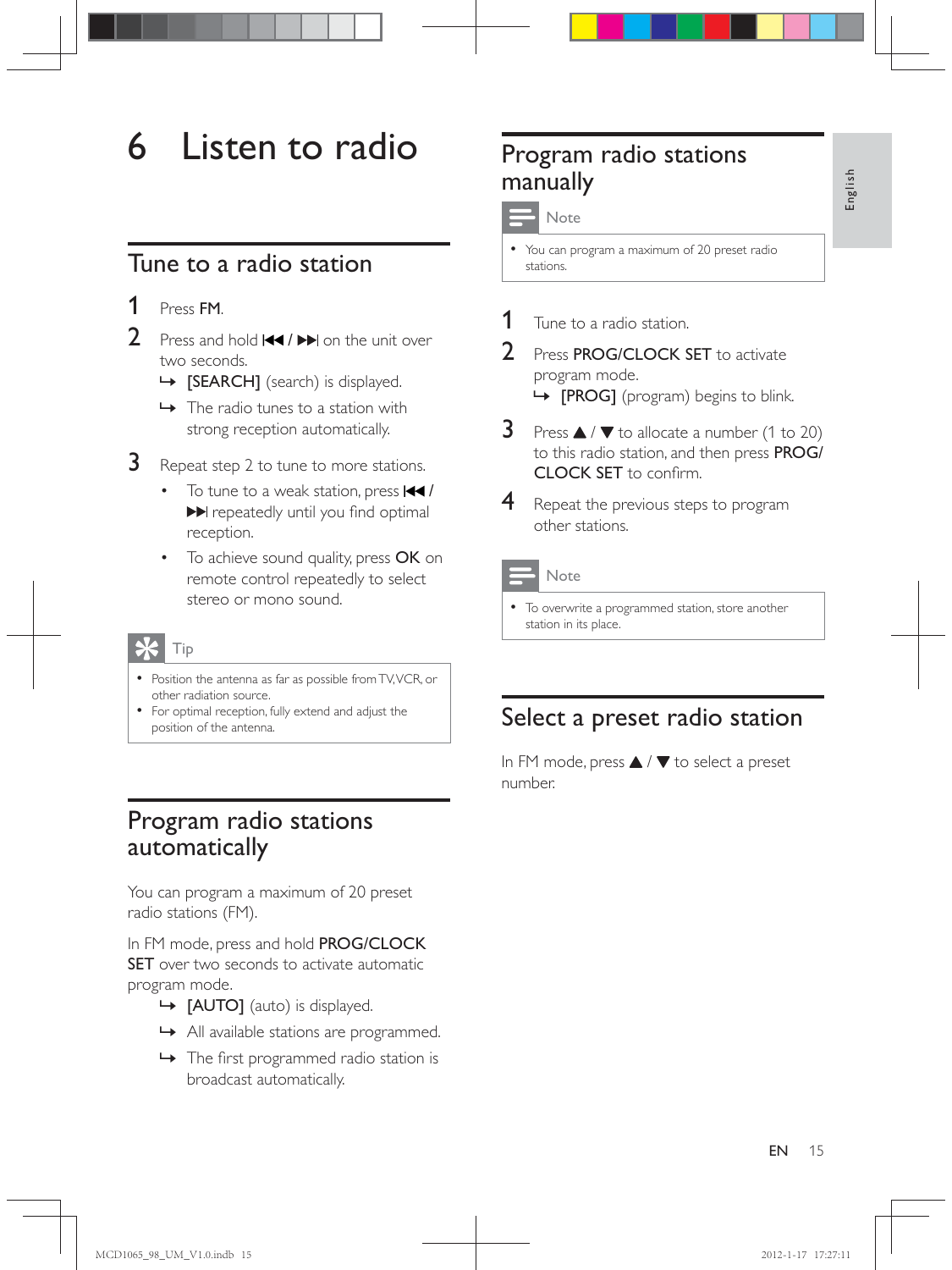## **Setup**

#### **1** After you press the button  $\uparrow$ .  $\rightarrow$  The home menu appears.



2 Select  $*$  to access the system menu.

| General    | Disc Lock                               |           |
|------------|-----------------------------------------|-----------|
|            | OSD Language                            | • English |
|            | Sleep Timer                             |           |
| Video      | $DivX(R)$ VOD Code $\cdot$ Registration |           |
| Audio      |                                         |           |
| Preference |                                         |           |

Note

- \* You cannot change a menu option that is grayed out.
- $\bullet$  To return to the previous menu, press  $\bullet$ . To exit the menu, press  $\bigcap$  again.

## General setup

- **1** Press  $\bigoplus$  button.
- 2 Select  $\ast$  to access the setup menu.
- 3 Select  $*$  to access the [GENERAL] options.
- [Disc Lock]: Turn Disc lock.
- [OSD Language]: Select an on-screen display menu language.
- [Sleep Timer]:Sets a sleep timer to switch the home theater to standby after a specific time.
- [DivX(R) VOD Code]: Get registration code of DivX Video On Demand Registration.

#### **Note**

\* If you select a language which is not available on a disc, this unit uses the default language of the disc.

## Video setup

- **1** Press  $\bigoplus$  button.
- 2 Select  $\ast$  to access the setup menu.
- **3** Select  $\Box$  to access the [Video] options.
	- [TV System]: Selects a TV system that is compatible with the TV.
	- [Aspect ratio]: Set screen display format(Pan Scan, Letter Box, or Wide Screen).
	- [Picture Setting]: Select a predefined color setting or set the color manually.

## Audio setup

- **1** Press  $\bigoplus$  button.
- 2 Select  $\ast$  to access the setup menu.
- 3 Select  $\triangleleft$  to access the [Audio] options.
	- [Analogue Output]:Selects the analog audio setting based on the audio device that is connected through the analog audio jacks.
	- \* [Digital Audio]:Select audio formats supported by the connected device.
	- [Sound Mode]: Selects a preset sound effect to enhance the audio output.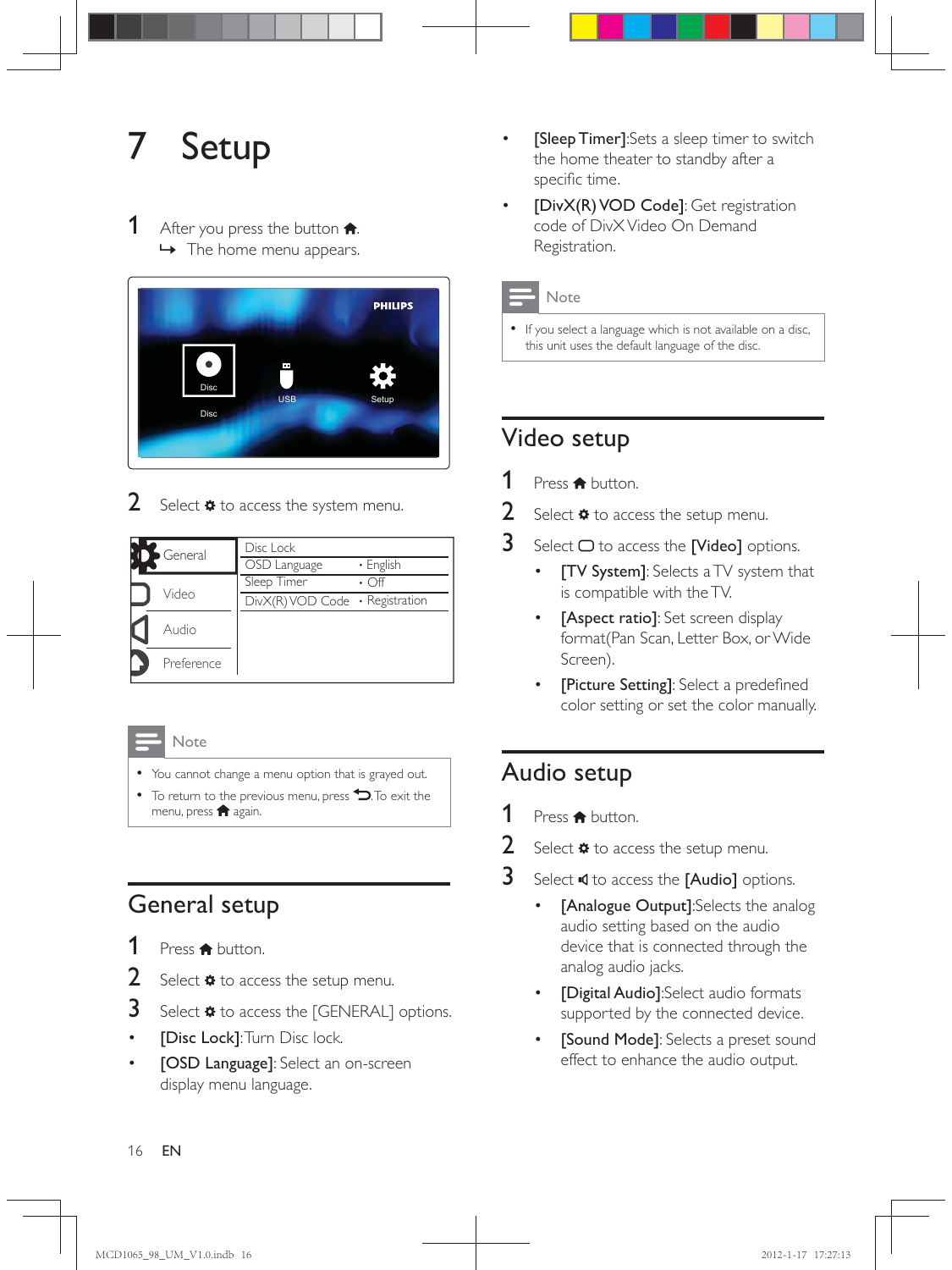• [Night Mode]: Select quiet or full dynamic sound. Night mode decreases the volume of loud sound and increases the volume of soft sound (such as speech).

### Preference setup

- **1** Press  $\bigoplus$  button.
- 2 Select  $\ast$  to access the setup menu.
- $3$  Select  $\bigtriangleup$  to access the [Preference] options.
- [Audio]: Select an audio language for video.
- [Subtitle]: Select a subtitle language for video.
- [Disc Menu]: Select a menu language for a video disc.
- [Parental Control]: Set the rating level to a disc. Restrict access to discs that are encoded with ratings These discs must be recorded with rating levels.
- **[PBC]**:Display or skip the content menu for VCD and SVCD.
- [Password]: Set or change a password to play a restricted disc.
- [DivX Subtitle]:Select the language of the DivX.
- [Version Info]:Display the software version.
- **[Default]:**Reset the home theater to the default settings programmed at the factory.

#### Note

• Ensure that the subtitle file has the exact same file name as the movie file. If for example the file name of the movie is 'Movie.avi', then you need to name the text file 'Movie.sub' or 'Movie.srt'.

## 8 Other features

### Set the timer

This unit can be used as a timer. The disc/tuner/ USB is activated to play at a preset time.



#### Note

\* Make sure that you have set the clock correctly.

- 1 In standby mode, press and hold TIMER/ SLEEP until [TIMER SET] (timer set) scrolls on the display.
	- $\rightarrow$  [SELECT SOURCE] (select source) scrolls on the display.
- 2 Press DISC, or USB, or TUNER to select a source.
- 3 Press TIMER/SLEEP to confirm » The clock digits are displayed and begin to blink.
- **4** Press  $\triangle$  /  $\nabla$  or VOL -/+ to set hour, then press TIMER/SLEEP to confirm.
	- $\rightarrow$  The minute digits are displayed and begin to blink.
- **5** Press  $\triangle$  /  $\nabla$  or VOL -/+ to set minute, then press TIMER/SLEEP to confirm.
	- → [VOL] (volume) is displayed and begins to blink.
- 6 Press  $\triangle$  /  $\nabla$  or VOL -/+ to adjust volume, then press TIMER/SLEEP to confirm.
	- $\rightarrow$  The timer is set and activated, and  $\odot$  is displayed.



\* Minimum volume and maximum volume can be set, volume 1 to volume 31 can be adjusted.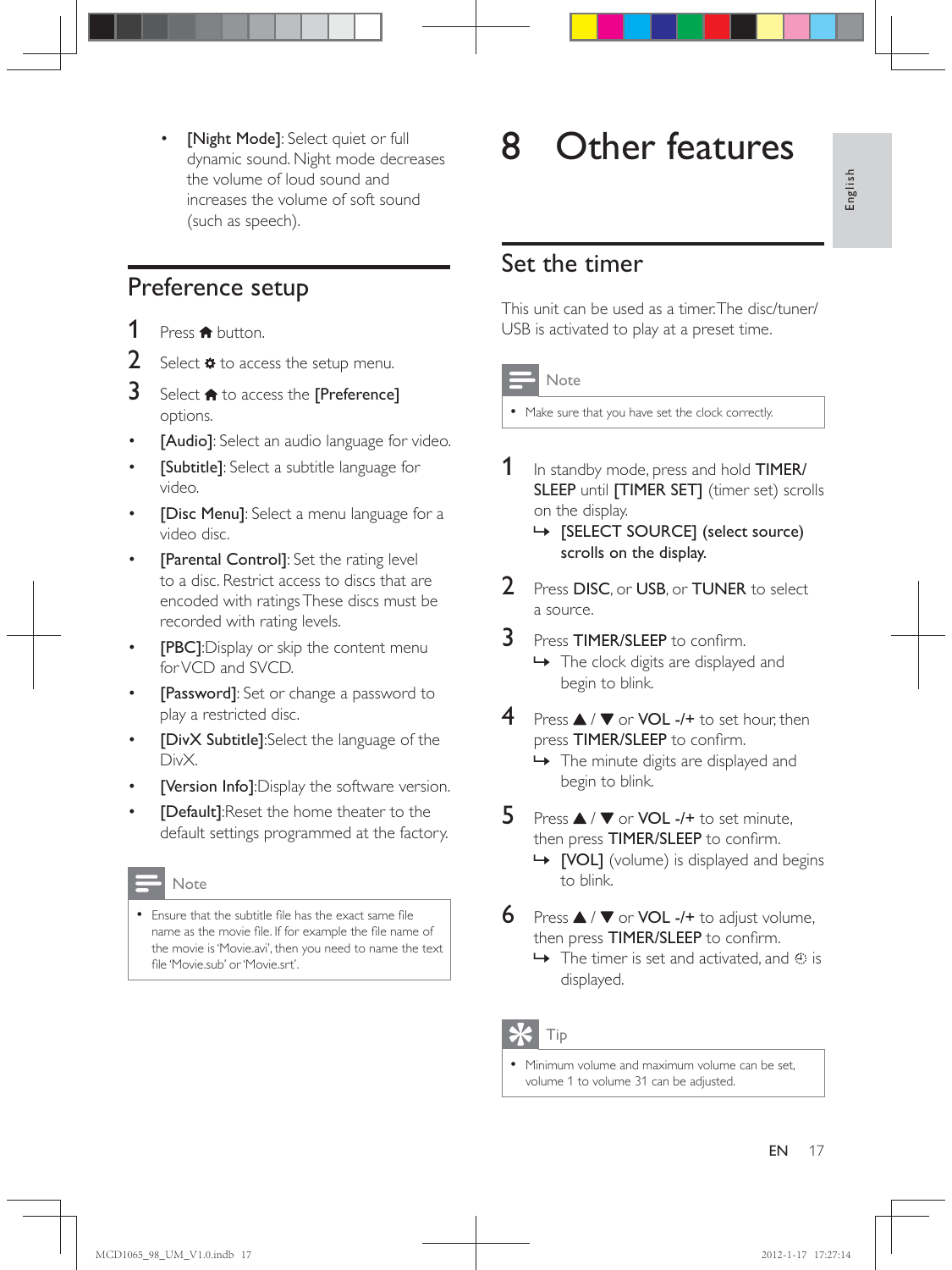#### To deactivate or re-activate an alarm timer

- **1** Press  $\phi$  to switch to standby mode.
- 2 Press TIMER/SLEEP repeatedly to activate or deactivate timer.
	- $\rightarrow$  If timer is activated,  $\oplus$  is displayed.
	- $\rightarrow$  If timer is deactivated,  $\odot$  disappears.

#### Note

- In MP3 link mode, the timer cannot be set.
- \* If disc/USB source is selected and the audio cannot be played, tuner is activated automatically.

## Set the sleep timer

This unit can switch to standby automatically after a set period of time.

When the unit is turned on, press TIMER/ SLEEP repeatedly to select a set period of time (in minutes):

- \* [60 SLEEP]
- [45 SLEEP]
- \* [30 SLEEP]
- [15 SLEEP]
- $\rightarrow$  When sleep timer is activated,  $z^2$  is displayed.

#### To deactivate sleep timer

#### Press TIMER/SLEEP repeatedly until [OFF SLEEP] (off sleep) is displayed.

 $\rightarrow$  When sleep timer is deactivated,  $z^2$ disappears.

## Play from an external device

You can also listen to an external audio device through this unit.

**1** Press **MP3 LINK** to select the MP3 link source.

- 2 Connect MP3 link cable to:
	- the MP3 LINK connector (3.5mm) on the unit.
	- the headphone connector on an external device.
- 3 Start to play the device (see user manual of the device).

## Headphone

Plug headphones (not supplied) into the n connector on the unit to listen through the headphones.

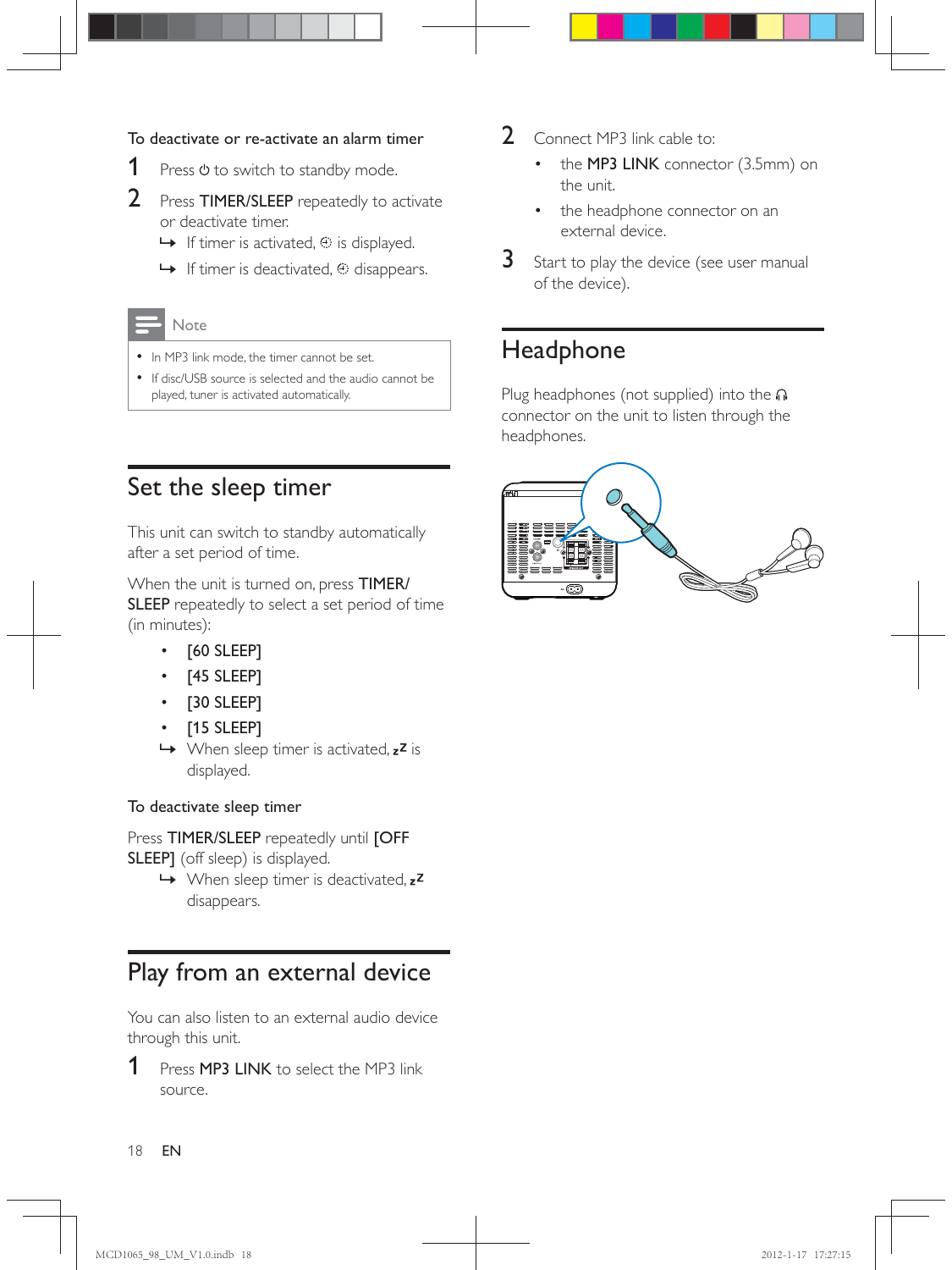## 9 Product information

#### Note

\* Product information is subject to change without prior notice.

## Specifications

#### Region Code

You can play DVD discs marked with the following region code.

| DVD region code | Countries                                                   |
|-----------------|-------------------------------------------------------------|
|                 | Southeast Asia, South<br>Korea, Taiwan, Hong Kong,<br>Масан |

### General information

| AC power           | AC 110-240 V~,                                 |
|--------------------|------------------------------------------------|
|                    | 50/60 Hz                                       |
| Operation Power    | 20 W                                           |
| Consumption        |                                                |
| Eco Standby Power  | $<$ 0.5 W                                      |
| Consumption        |                                                |
| <b>USB Direct</b>  | Version 2.0/1.1                                |
| Composite Video    | 1.0 Vp-p, 75 ohm                               |
| Output             |                                                |
| Coaxial Output     | $0.5 \, \text{Vpp} \pm 0.1 \, \text{Vpp}$ , 75 |
|                    | ohm                                            |
| Dimensions         |                                                |
| - Main Unit (W x H | $140 \times 143 \times$                        |
| $\times D)$        | 210 mm                                         |
| - Speaker box (W x | $140 \times 143 \times$                        |
| $H \times D$       | 198 mm                                         |

| Weight        |                            |
|---------------|----------------------------|
| - Main Unit   | $0.86$ kg                  |
| - Speaker box | $0.72 \text{ kg} \times 2$ |

#### Amplifier

| Max Output Power      | $2 \times 12W$ (-1dB)    |
|-----------------------|--------------------------|
| Frequency Response    | 40 Hz - 20 kHz, ±3<br>dВ |
| Signal to Noise Ratio | $>72$ dRA                |
| MP3 link input        | 500-1000 mV. RMS         |
|                       | 20 kohm                  |

#### Disc

| Laser Type       | Semiconductor            |
|------------------|--------------------------|
| Disc Diameter    | 12 cm/8 cm               |
| Video Decoding   | MPFG-1 / MPFG-2 /        |
|                  | DivX                     |
| Video DAC        | 12 Bits                  |
| Signal System    | PAL / NTSC               |
| Video Format     | 4:3/16:9                 |
| Video S/N        | $> 57$ dB                |
| Audio DAC        | 24 Bits / 96 kHz         |
| Total Harmonic   | $<$ 1% (1 kHz)           |
| Distortion       |                          |
| Frequency        | 4 Hz - 20 kHz (44.1 kHz) |
| Response         | 4 Hz - 22 kHz (48 kHz)   |
|                  | 4 Hz - 24 kHz (96 kHz)   |
| <b>S/N Ratio</b> | > 82 dBA                 |

#### Tuner

| Tuning Range                     | FM: 87.5 - 108  |
|----------------------------------|-----------------|
|                                  | MH <sub>7</sub> |
| Tuning grid                      | 50 KHz          |
| FM sensitivity                   |                 |
| - Mono                           | 26 dB           |
| <b>Total Harmonic Distortion</b> | $<$ ?%          |
| Signal to Noise Ratio            | $>55$ dB        |
| Number of presets                | 20 (FM)         |
|                                  |                 |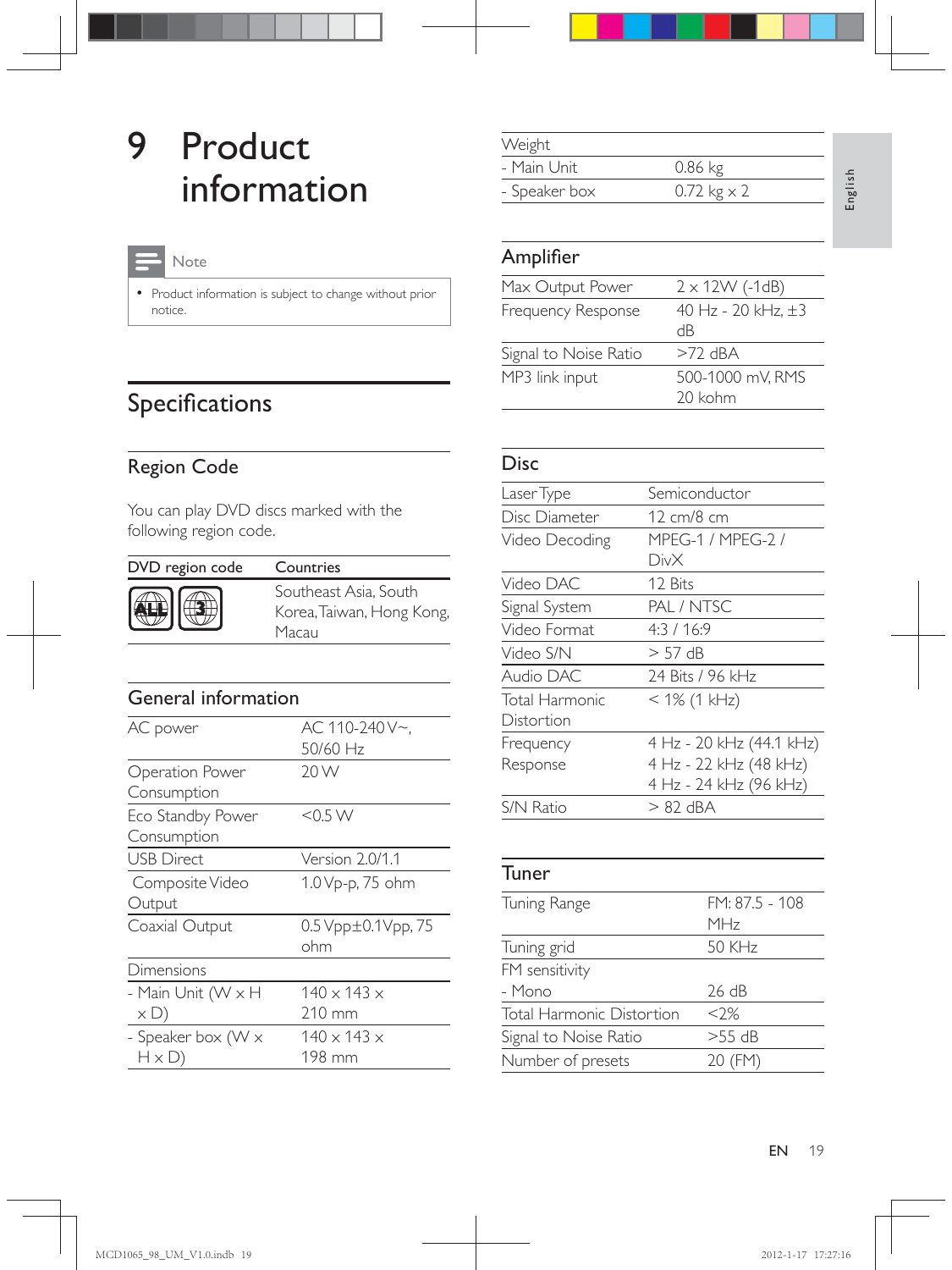#### Speakers

| Speaker Impedance | 4 ohm                     |
|-------------------|---------------------------|
| Speaker Driver    | $2 \times 3$ " full range |
| Sensitivity       | $>82$ dB/m/W              |

## Supported disc formats

#### Supported video media:

- DivX Ultra
- Digital Video Discs (DVDs)
- \* Picture CD
- Video CDs (VCDs)
- \* Super Video CDs (SVCDs)
- DVD-R/-RW
- $MP3-CD$
- \* CD-R/CD-RW
- DVD+R/+RW
- \* Compact Discs (CDs)

#### Supported compression formats:

- MPEG1, MPEG2, DivX(DivX Ultra+addendum 1.0), XivD, AVI(MPG)
- JPEG file

#### Supported audio media:

- \* CD
- \* CD-R/RW
- $MP3-CD$
- WMA-CD

#### Supported following audio formats:

- Dolby Digital Plus/5.1
- PCM Audio
- MP3, MP3 ID3 Tag
- WMA, WMA Tags

#### Unsupported formats:

- \* Files like \*.VMA,, \*.DLF, \*.M3U
- $\bullet$   $*$ .PLS,  $*$ .WAV
- Discs recorded in Joliet format
- MP3 Pro
- MPEG4, ASF

## USB playability information

#### Compatible USB storage devices:

- USB flash memory (USB 2.0 or USB1.1)
- USB flash players (USB 2.0 or USB1.1)
- memory cards (requires an additional card reader to work with this system)

#### Supported formats:

- USB or memory file format FAT12, FAT16, FAT32 (sector size: 512 bytes)
- MP3 bitrate (data rate): 32-320 Kbps and variable bitrate
- Directory nesting up to a maximum of 8 levels
- Number of albums/ folders: maximum 99
- Number of tracks/titles: maximum 999
- $ID3$  tag v2.0 or later
- File name in Unicode UTF8 (maximum length: 128 bytes)

#### Unsupported formats:

- Empty albums: an empty album is an album that does not contain MP3 files, and is not shown in the display.
- Unsupported file formats are skipped. For example, Word documents (.doc) or MP3 files with extension .dlf are ignored and not played.
- AAC, WAV, PCM audio files
- DRM protected WMA files (\*.wav, \*.m4a, \*.m4p, \*.mp4, \*.aac)
- WMA files in Lossless format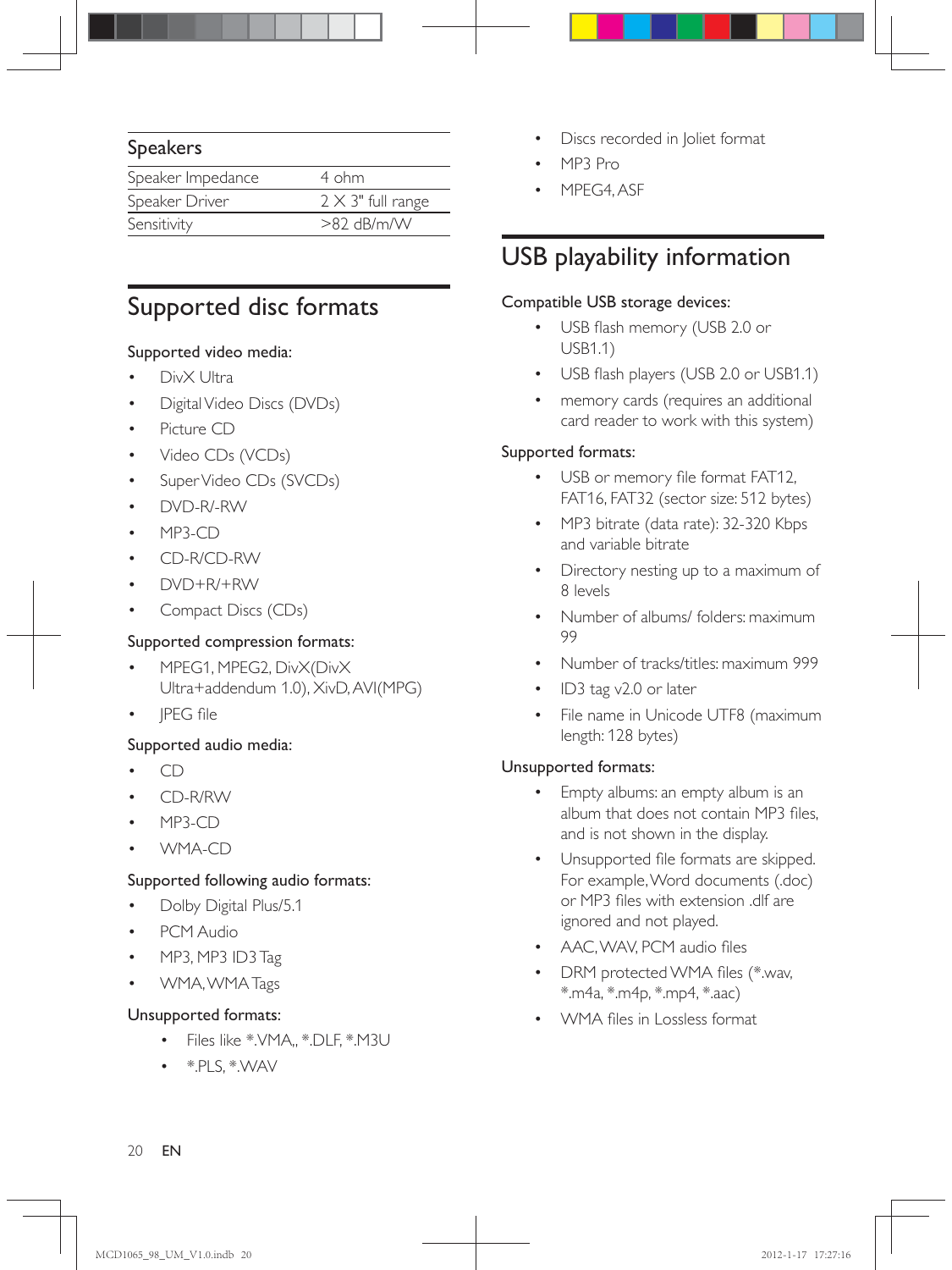## Maintenance

#### Clean the cabinet

Use a soft cloth slightly moistened with a mild detergent solution. Do not use a solution containing alcohol, spirits, ammonia or abrasives.

#### Clean discs

When a disc becomes dirty, clean it with a cleaning cloth. Wipe the disc from the centre out.



Do not use solvents such as benzene. thinner, commercially available cleaners, or antistatic spray intended for analogue records.

#### Clean the disc lens

After prolonged use, dirt or dust may accumulate at the disc lens. To ensure good play quality, clean the disc lens with Philips CD lens cleaner or any commercially available cleaner. Follow the instructions supplied with cleaner.

## 10 Troubleshooting

### Warning

\* Never remove the casing of this apparatus.

To keep the warranty valid, never try to repair the system yourself.

If you encounter problems when using this apparatus, check the following points before requesting service. If the problem remains unsolved, go to the Philips web site (www. philips.com/welcome). When you contact Philips, ensure that the apparatus is nearby and the model number and serial number are available.

#### No power

- Ensure that the AC power plug of the unit is connected properly.
- Ensure that there is power at the AC outlet
- To save power, the unit switches to standby automatically 15 minutes after a play reaches the end and no control is operated.

#### No disc detected

- @ Insert a disc.
- Check if the disc is inserted upside down.
- Wait until the moisture condensation at the lens has cleared.
- Replace or clean the disc.
- Use a finalized CD or correct format disc.

#### No picture

- Check the video connection.
- Turn on the TV to the correct Video-In channel.

#### Black and white or distorted picture

- The disc does not match the TV color system standard (PAL/NTSC).
- Sometimes a slight picture distortion may appear. This is not a malfunction.
- Clean the disc.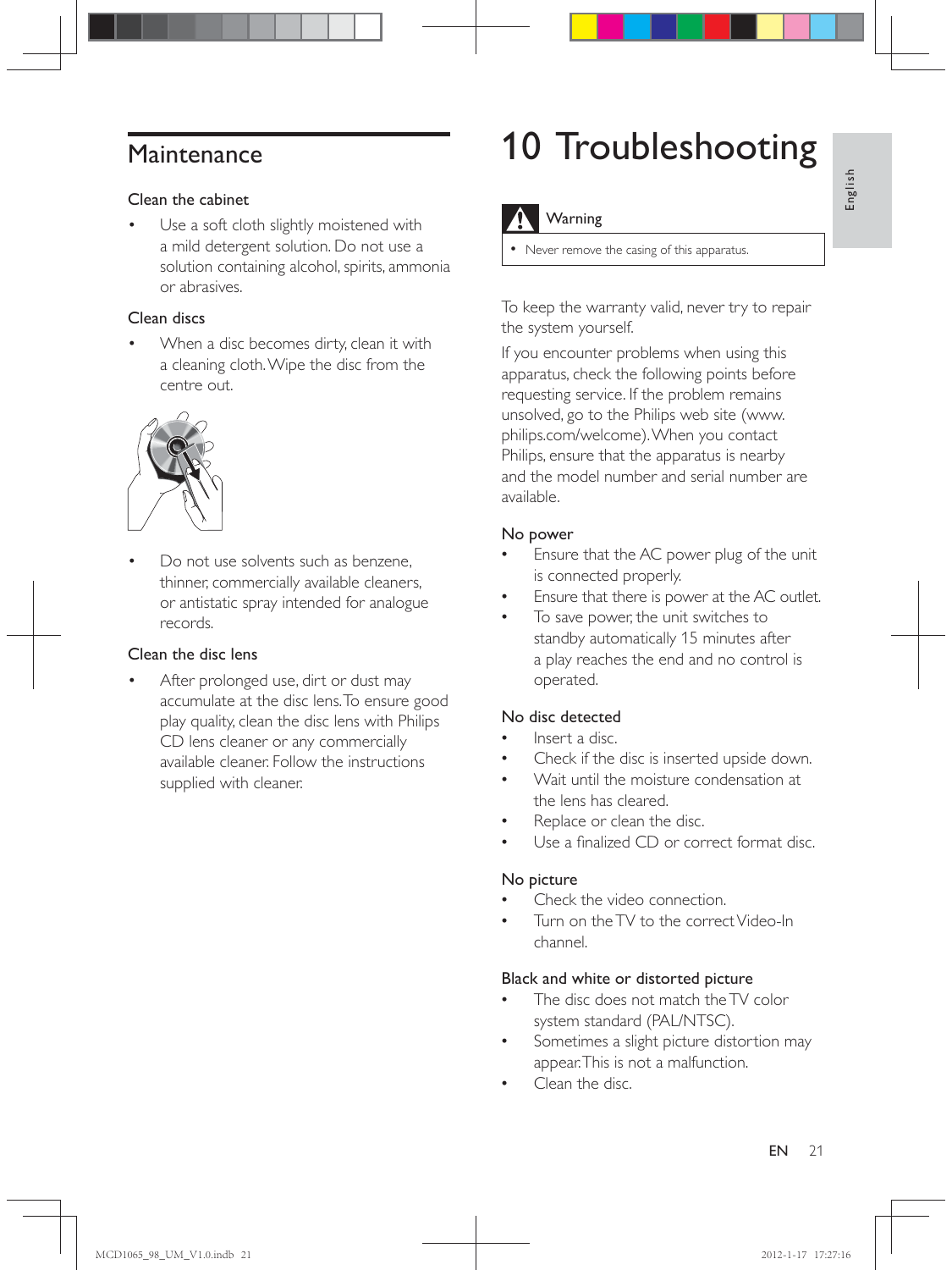#### The aspect ratio of the TV screen cannot be changed even though you have set the TV display format.

- The aspect ratio is fixed on the loaded DVD disc.
- The aspect ratio may not be changed for some TV systems.

#### No sound

Adjust the volume.

#### No response from the unit

Disconnect and reconnect the AC power plug, then turn on the unit again.

#### Remote control does not work

- Before pressing any function button, first select the correct source with the remote control instead of the main unit.
- Reduce the distance between the remote control and the unit.
- Insert the battery with its polarities  $(+/-)$ signs) aligned as indicated.
- Replace the batteries.
- Aim the remote control directly at the sensor on the front of the unit.

#### No disc detected

- Insert a disc.
- Check if the disc is inserted with the print side facing inward.
- Wait until the moisture condensation at the lens has cleared.
- Replace or clean the disc.
- Use a finalized CD or correct format disc.

#### DivX video files cannot be played.

- Ensure that the DivX video file is complete.
- Ensure that the file extension is correct.
- Due to Digital Rights issue, the DRMprotected video files cannot be played through an analog video connection (e.g. composite, component and scart). Transfer the video content onto the Disc Media and play these files.

#### Audio or subtitle languages cannot be set

- The disc is not recorded with sound or subtitles in multiple languages.
- The audio or subtitle language setting is prohibited on the disc.

#### Cannot display some files in USB device

- The number of folders or files in the USB device has exceeded a certain limit. This phenomenon is not a malfunction.
- The formats of these files are not supported.

#### USB device not supported

• The USB device is incompatible with the unit. Try another one.

#### Poor radio reception

- Increase the distance between the unit and your TV or VCR.
- Fully extend and adjust the FM antenna.

#### Timer does not work

- Set the clock correctly.
- Switch on the timer.

#### Clock/timer setting erased

- Power has been interrupted or the power cord has been disconnected.
- Reset the clock/timer.